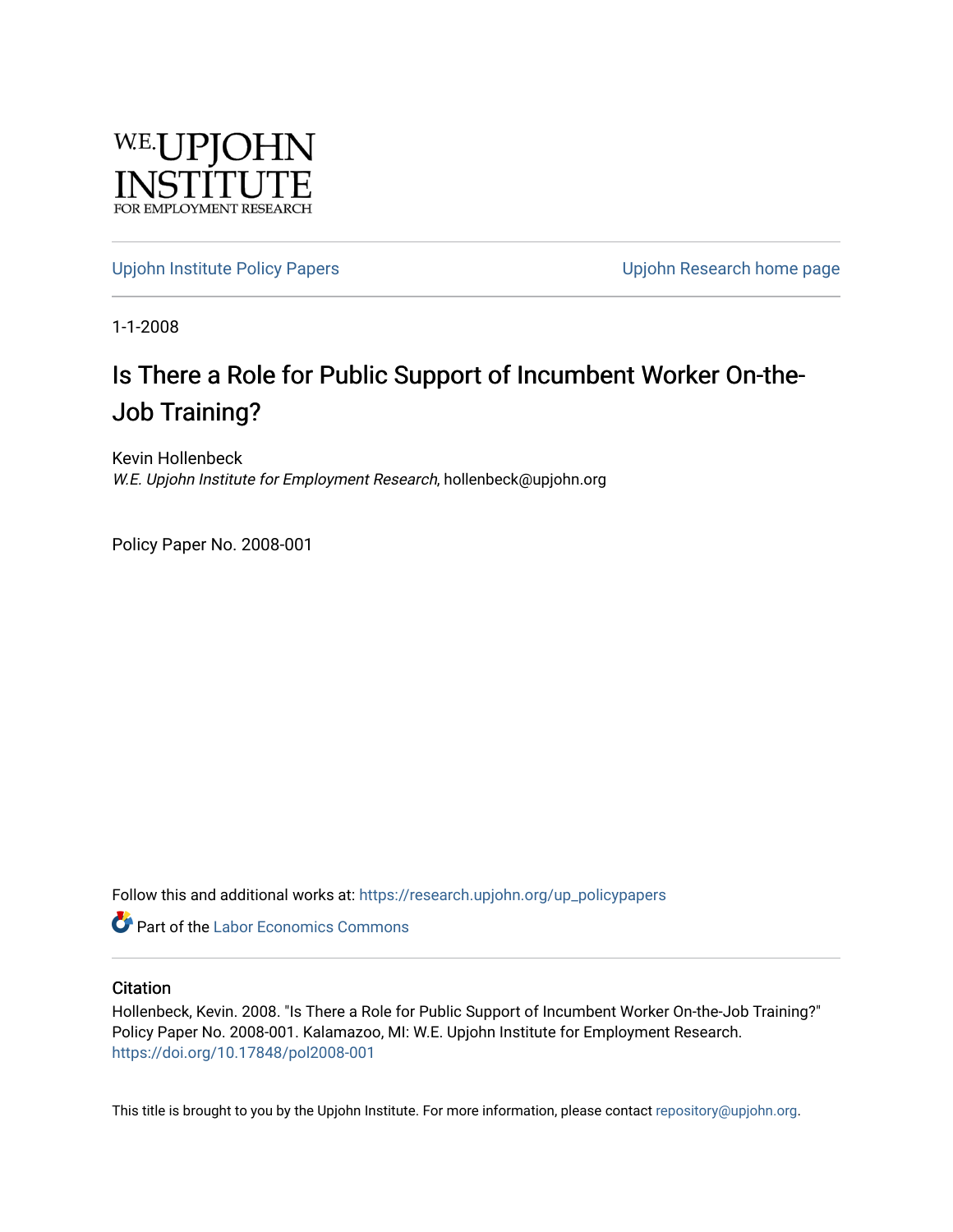# JPJOHN INSTITUTE

FOR EMPLOYMENT RESEARCH



# **Is There a Role for Public Support of Incumbent Worker On-the-Job Training?**

Researching the causes and consequences of unemployment

Kevin Hollenbeck, Vice President and Senior Economist *W.E. Upjohn Institute for Employment Research* e-mail: Hollenbeck@upjohn.org

January 2008

### **Abstract**

States have begun to use training subsidies as a policy tool for employment retention and business competitiveness. This paper summarizes a survey of states concerning their investments in incumbent worker training. Altogether, states are investing about \$550 to \$800 million, which is perhaps one percent or less of total private sector training costs.

The paper further discusses a study conducted for one state in which we found significant fiscal returns implying that underinvestment of public funds for incumbent worker training may be occurring. In this state, primary sector jobs were created or retained at a public cost of less than \$9,000 per job; a cost that rivals or bests most economic development initiatives.

**Key Words**: Incumbent worker training, economic development, employment retention, competitiveness, survey of states

**Acknowledgments**: An earlier version of the paper was presented at the annual meetings of the Association for Public Policy Analysis and Management (APPAM) in Washington, DC. I would like to thank my discussant, Harry Holzer, for several insightful comments about the paper. This paper builds on work that was done under contract to Commonwealth Corporation, Boston, MA, an administrative entity for the Massachusetts Department of Workforce Development, and work that was done under contract to the Indiana Department of Workforce Development. The contractual support of the Commonwealth of Massachusetts and the State of Indiana as well as the resources and support of the Upjohn Institute are gratefully acknowledged. Lauren Migliore provided invaluable research assistance. The usual caveat applies.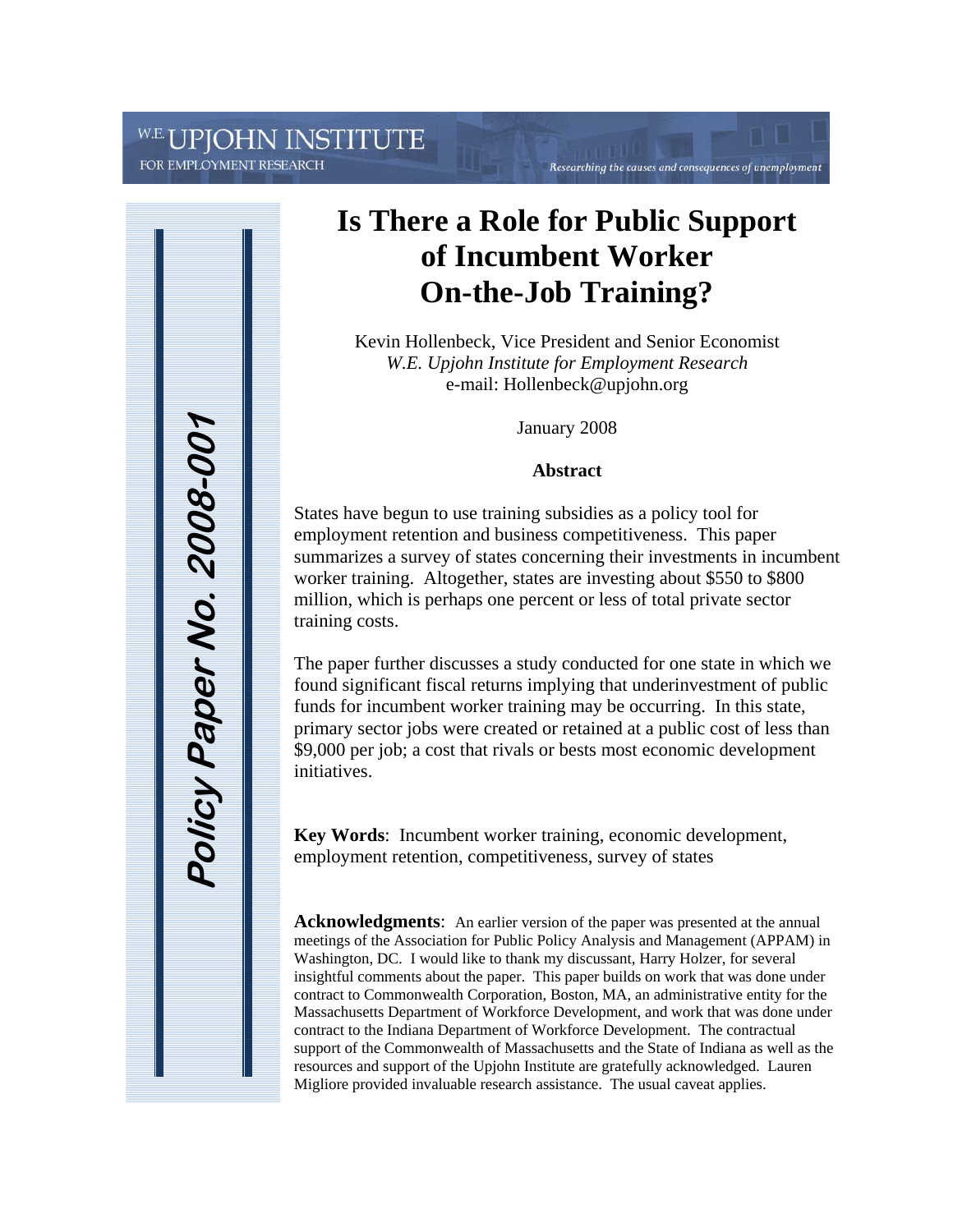#### **INTRODUCTION**

At a small firm that manufactures plastic tubing for medical procedures, a trainer provided a team of production workers with a video camera. The team's homework assignment as part of a training course was to videotape their procedure for switching the production of tubing with one diameter to tubing with a different diameter. The team formally diagnosed the procedure that had been video-taped during a subsequent training session and derived a list of over 20 ways they could make the shut-down and set-up more efficient. It was easy for an outsider to picture the productivity improvements that were going to immediately occur with those team members as soon as they returned to the production floor.

At a large automotive Tier 1 supplier, John was a dependable, hard worker, but he lacked the communication and problem-solving skills to progress in his career. After 10 years on the job, he still was in the same entry-level position into which he was hired. After an 80-hour general, basic skills class, John blossomed. His supervisor marveled at the change and indicated that John has recently contributed several useful suggestions for improving the work flow of his line.

These are two anecdotes from the qualitative portion of evaluations, undertaken by the author, of two state-funded training initiatives for incumbent workers. A more thorough quantitative evaluation of the program administered by one of the states demonstrated quite handsome returns for the worker, firm, and state. This evidence has led to the hypothesis that there is a reservoir of productive skills in incumbent workers, especially frontline, low-wage workers, that, if tapped, could produce substantial economic benefits for both the workers and the employers.

In the events described above, state funding had been the catalyst for tapping into the workers' skills. The question might be asked of whether state governments should engage in private-sector training such as that exemplified by these anecdotes in order to tap the embedded productivity. On the one hand, the programs are creating value added for the firms and workers who are subsidized. On the other hand, the government may be propping up poorly performing or more poorly managed companies. After all, general training to relatively low-skilled workers is fairly inexpensive and quite accessible. So, if there is a substantial payoff to be had, why hadn't the companies invested in the training themselves?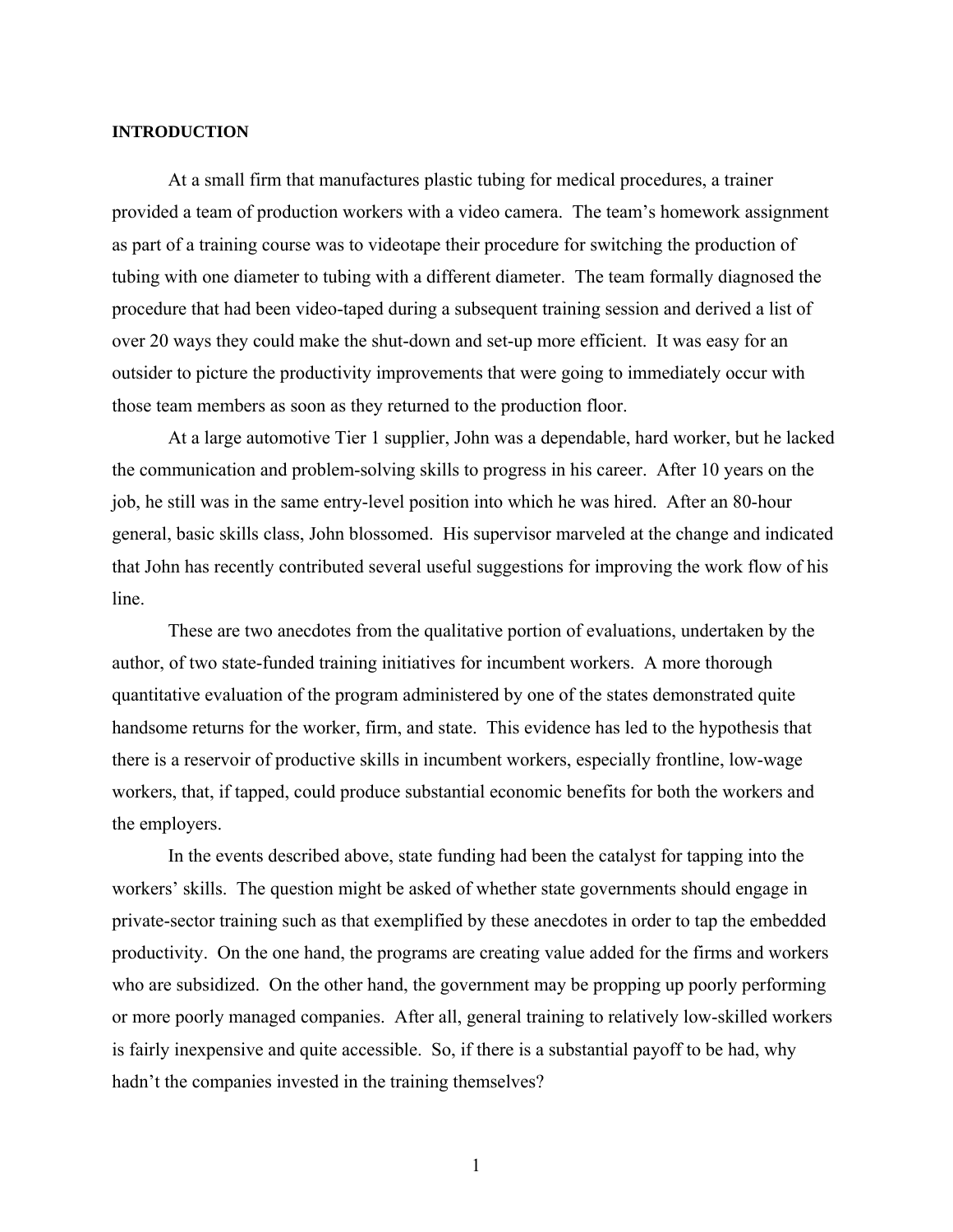The purpose of this paper is to consider the rationale for public support of incumbent worker training, to document some very recent data on the extent of subsidized training that is occurring in the United States, to summarize the findings from a study of such training in one state where quite significant fiscal returns were estimated, and to suggest a specific public policy aimed at increasing its incidence and effectiveness.

#### **WHY PUBLIC SUPPORT MAY BE WARRANTED**

For the most part, publicly supported skill training for adults is provided to nonemployed individuals. The Workforce Investment Act (WIA), as with its predecessors the Job Training Partnership Act and Comprehensive Employment and Training Act, targets public training funds on individuals having difficulties becoming employed or facing worker dislocation. The reasons for this targeting are transparent. Shortening spells of nonemployment is likely to reduce public employment-conditioned transfer payments and increase the efficiency of the labor market. Furthermore, public subsidies overcome human capital investment borrowing constraints that may be especially severe for nonemployed individuals.

However, in addition to investments in job training for nonemployed individuals, it should be noted that the public does provide job training support for employed workers and has done so for decades. This type of support for incumbent workers is probably less wellrecognized and is certainly of a reduced scale compared to programs for nonemployed individuals. One example of public support for employed workers is economic development initiatives such as job training grants aimed at business attraction or expansion. These often take the form of customized training contracts with community or technical colleges for training workers who will be employed in expanded or newly opened facilities.

More recently states have turned to the subsidization of incumbent worker training for retention and competitiveness reasons. The dynamics of economic change, especially the relative shift away from manufacturing and toward services, are leaving some states with obsolete manufacturing capacity and, often, relatively highly paid dislocated workers who lack skills or have high mobility costs that impede their employment prospects. In response to these problems, states are investing public funds in training activities for existing workers to try to retain businesses.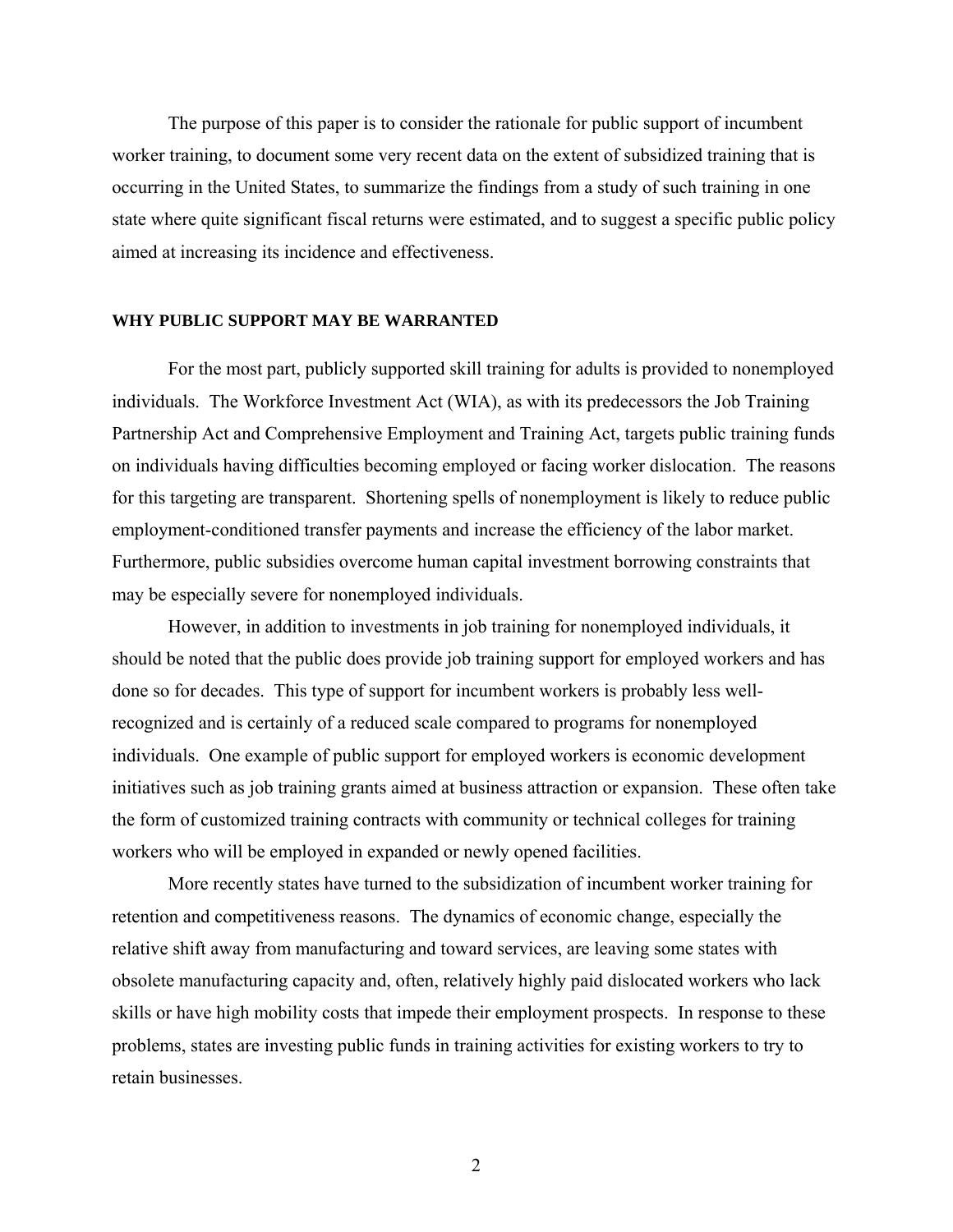Why are states spending scarce resources to subsidize training investments, the beneficiaries of which usually are the workers who get trained and their employers? There are at least four key rationales. First, states are using incumbent worker training programs to avert the social costs of unemployment. These costs include income losses that are not insured by the Unemployment Insurance system; for example, lost productivity because of involuntary unemployment, external costs such as the deleterious effects on physical or mental health that may occur because of unemployment, loss of tax receipts and possible expenditure increases, and general deterioration of the state's productive capital stock.

The second rationale for public funding is the notion that employers tend to avoid offering training that imparts general skills because of potential "poaching" by other employers. The classical Mincer/Becker model of training implies that if workers gain skills that are general, i.e., useful in other firms, then those workers will become recruitment targets for other firms that may need workers with those skills. With frontline workers, typically the training that is most needed tends to be very general in nature. Note that Bassi (1992) and Hollenbeck (1993) suggest that this factor did not seem to affect employer training behavior, at least in workplace literacy efforts.

A third justification for public intervention in the market for training is that capital markets do not readily fund investments in human capital. Human capital accumulations are not valued on a company's financial statements. Human capital can not be collateralized, and business financing has a short-term payoff bias that militates against the funding of training.

A final rationale is an equity argument. Many studies have documented the low incidence of corporate training that goes to low-wage, entry-level employees. (See, for example, Relave [2003].) In a thorough analysis of training using three different national surveys, Barron, Berger, and Black (1997, p. 81) note, "Even after controlling for other factors, college graduates receive between 56 to 60 percent more training than high school graduates in the first three months of employment." Frazis et al. (1998, p. 11) note, "A smaller proportion of those in the bottom quartile [of weekly earnings] receive formal training than do higher earners . . . Hours of training also are lower for those in the bottom quartile: these individuals received an average of 4 hours of formal training, as opposed to 23 hours for those in the top quartile."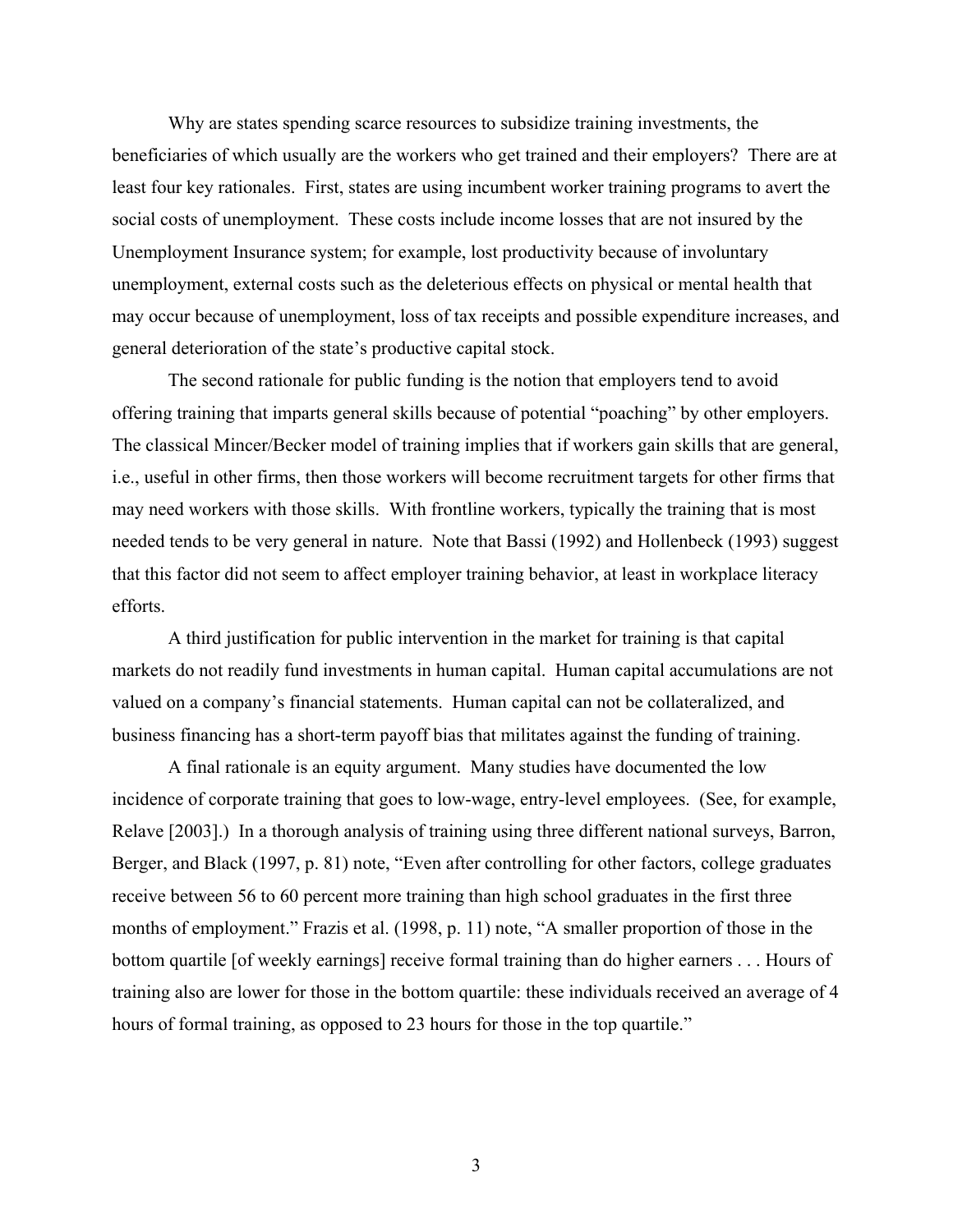#### **STATE INVESTMENTS IN INCUMBENT WORKER TRAINING**

There do seem to be reasonable justifications for public support of training. So the question becomes, what is the socially optimal level of that support? Estimates suggest that the private sector invests approximately \$50–\$60 billion a year in training (*Training* 2006). Extant and newly collected data from states suggest that only a small fraction of this amount (perhaps about one percent) is publicly subsidized. Moore et al. (2003) document a total of 36 states that funded incumbent worker training in 1998–99 with a total budget of about \$317.8 million. The U.S. General Accounting Office (2004) surveyed all 50 states plus the District of Columbia and found that 23 states used employer tax revenues to fund "employment placement and training programs" in 2002. These states reported spending \$278 million on these activities, of which \$202 million was on training. Note that these two sources are not directly comparable because the Moore et al. study refers to customized training expenditures that may come from any source of revenue, whereas the U.S. General Accounting Office study focuses exclusively on employer tax revenues.

Duscha and Graves (2007) document a thorough study of state-financing of customized training. They report that in FY 2006, states subsidized the training of about one million individuals at a cost of \$571 million. They further report that this level of spending was down from a peak of \$721 million in FY 2000.

Upjohn Institute staff members have recently completed a structured data collection effort to update information that we had previously collected in 2005. Hollenbeck and Klerk (2007) present findings from the earlier survey of states conducted in summer 2005. This survey received responses from individuals in 30 states. Only 22 of these 30 states provided expenditure information. They reported spending \$324.3 million on incumbent worker training in FY 2004. An extrapolation of this figure on a population basis yielded a national estimate of approximately \$591 million. Similar to the Duscha and Graves (2007) findings, our 2005 survey indicates that total spending had decreased every year for the prior four years. Between 2001 and 2004, there had been a 30 percent decline in nominal dollars according to this survey.

In our more recent effort, we have tried to carefully specify the definition of and types of incumbent worker training for which we are collecting data so that we have comparable information across states. In particular, we included WIA incumbent worker training that is funded out of the state's 15 percent administrative allocation or from local allocations in states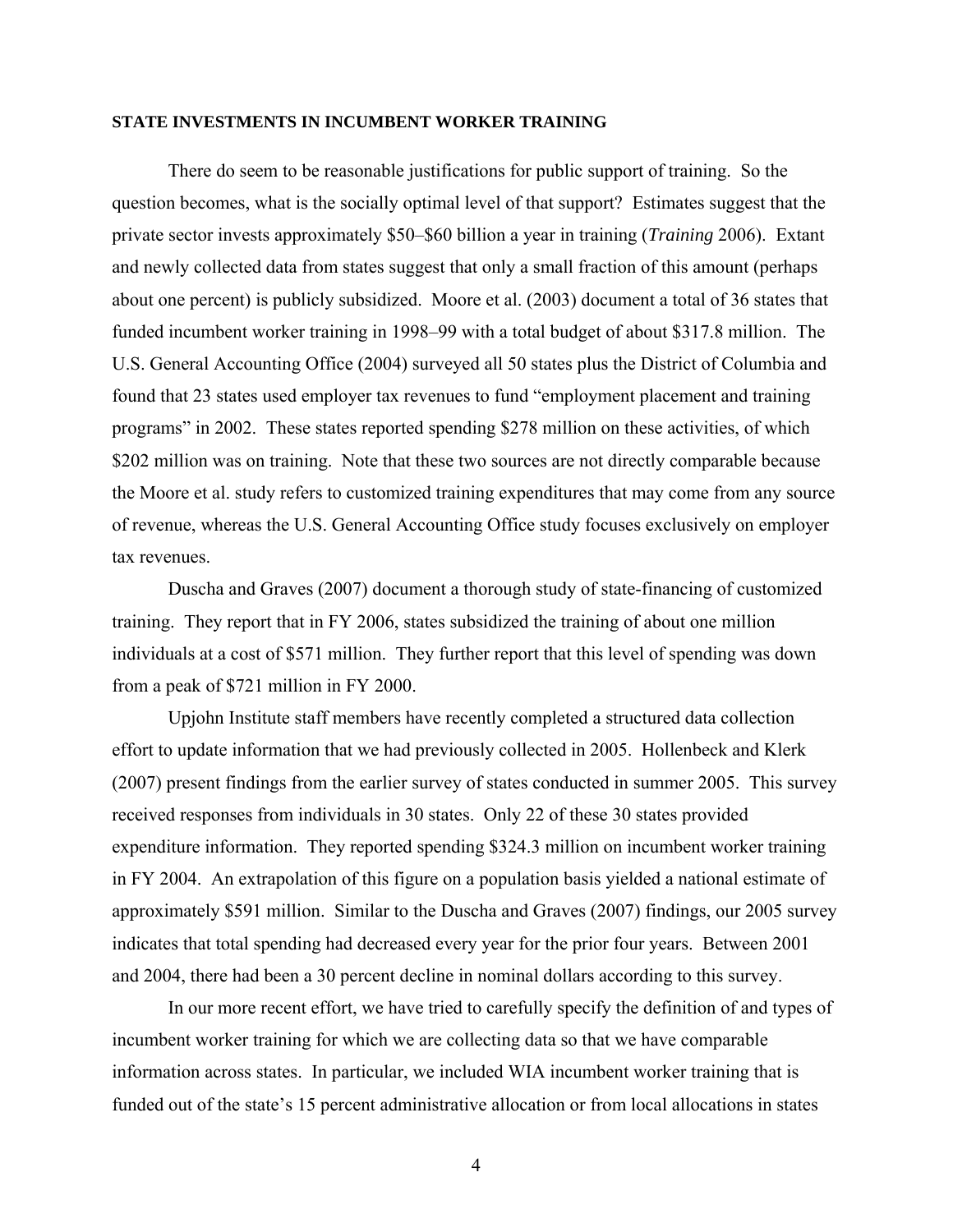that have received a local waiver to use funding for such training. We included customized training for economic development purposes, state tax credits for training investments, programs that are funded by special taxes imposed by the state such as surcharges on employer unemployment insurance (UI) tax liabilities, and incumbent training programs funded by state general appropriations or bonds. We excluded on-the-job training (OJT) contracts funded by WIA, vocational rehabilitation funded training, veterans' programs, apprenticeships, retention and advancement programs funded through TANF, the President's High Growth Initiative, sectoral programs, and state- or federal-funded demonstration programs. In general, we were trying to include state-funded (or state-administered) efforts that are strategically targeted on firms, and to exclude programs that were primarily aimed at training individuals (WIA OJT's, vocational rehabilitation, or apprenticeships). Furthermore, we excluded sectoral collaborations or intermediary efforts like the High Growth Initiative because we believed it was impossible to determine how much funding actually got invested in incumbent workers.<sup>1</sup>

The data collection involved two phases. We first conducted a Web-based document search to determine the incumbent worker training programs that each state was offering. This task was not at all straightforward because 1) some states bundle together different sources of revenue, 2) programs are administered by different state agencies (and sometimes nongovernmental agencies), and 3) states may have christened their programs with unique names intended to help market them. We examined documents but sometimes had to download legislation or make phone calls to determine exactly what the programs were intended to accomplish. The document National Governors Association (1999) was helpful to us in the identification phase of our data collection effort.

The second phase of the project involved obtaining data about FY 2006 expenditure levels, number of firms assisted, and number of employees trained with public funding. We did this phase mainly by telephone and E-mail. The appendix provides a complete listing of results from this data collection. The following paragraphs summarize our results by type of funding.

WIA Statewide Incumbent Worker Training (IWT). States may reserve up to 15 percent of their Workforce Investment Act funding for state administrative purposes. An allowable

<sup>&</sup>lt;u>1</u> <sup>1</sup> Hollenbeck and Eberts (2006) find that the Michigan Regional Skills Alliances program offered virtually no training; rather, the effort primarily facilitated capacity building and informational flows between partners. Trutko et al. (2007) report that only a minority (6 out of 20) of the High Growth Job Training Initiative Grants examined in their study targeted incumbent workers, and not all of them got to the point of actual training delivery.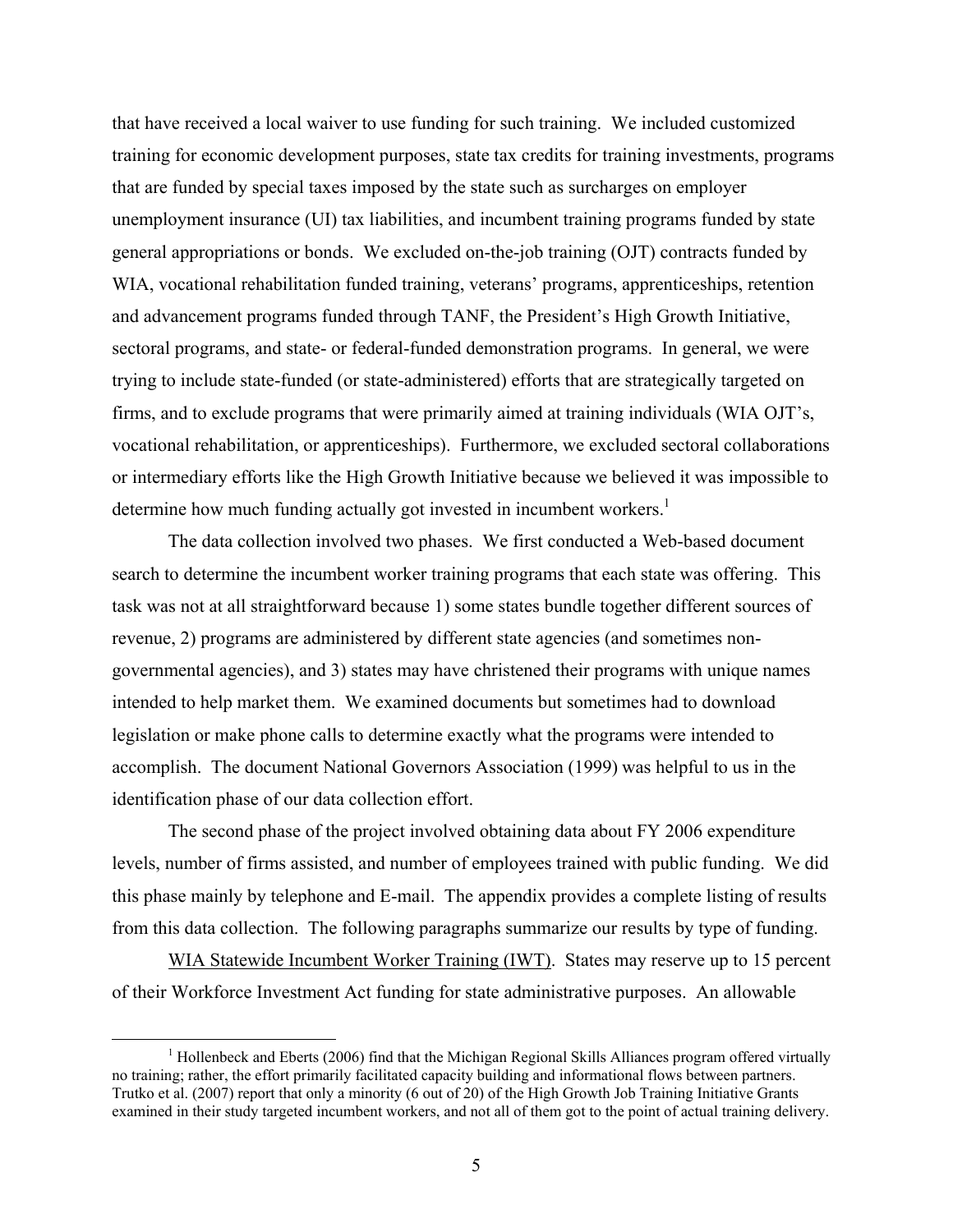expense from these funds is incumbent worker training. A majority of states—30 all together indicated that they were funding IWT with their 15 percent funding. We were able to get detailed data on expenditures, firms subsidized, and trainees from 24 of the states. These 24 states reported that they had used WIA statewide funds to subsidize training at 2,686 firms at a cost of about \$63.81 million in FY 2006. At these firms, a total of 122,229 workers were trained. Thus for these 24 states, the average firm received a grant of about \$23,750, and the average expenditure per worker was about \$522.

Economic Development Customized Training. Of the 51 states, 30 indicated that they are funding customized training for economic development, and we received detailed data from 27 of the states. These states reported that they spent about \$170.07 million in FY 2006 for training at 9,974 firms. The states reported a total of 385,775 workers trained. Thus for these 27 states, the average firm received about \$17,050 in funding, and the average expenditure per worker was about \$440.

State Training Funds from General Appropriations. Only 18 states indicated that they had job training funds that may be used for existing workers that are funded with general state appropriations. These 18 states spent about \$176.70 million in FY 2006 for training at 8,132 firms. Altogether, they reported that a total of 263,605 workers had been trained with these funds. Thus for these 18 states, the average firm received about \$21,730, and the average expenditure per worker was about \$670.

State Training Funds from Unemployment Insurance Taxes. The largest sources of funds for subsidized training are training funds that are financed with surcharges on firms' or employees' unemployment insurance tax liabilities or from interest accrued on state UI trust funds. A total of 19 states indicated that they are funding training with revenues from the unemployment insurance system. We were able to get detailed expenditure, firm, and employee data from 17 of the 19 states that offer these funds. The 17 states spent about \$243.62 million of these funds in FY 2006 for training at 6,420 firms; they also reported a total of 421,326 workers trained. Thus for these 17 states, the average firm received about \$38,650, and the average expenditure per worker was about \$580.

Tax credits. As shown in the appendix, seven states indicated that they had training tax credits for firms. Only five of the states provided data about take-up of these credits. These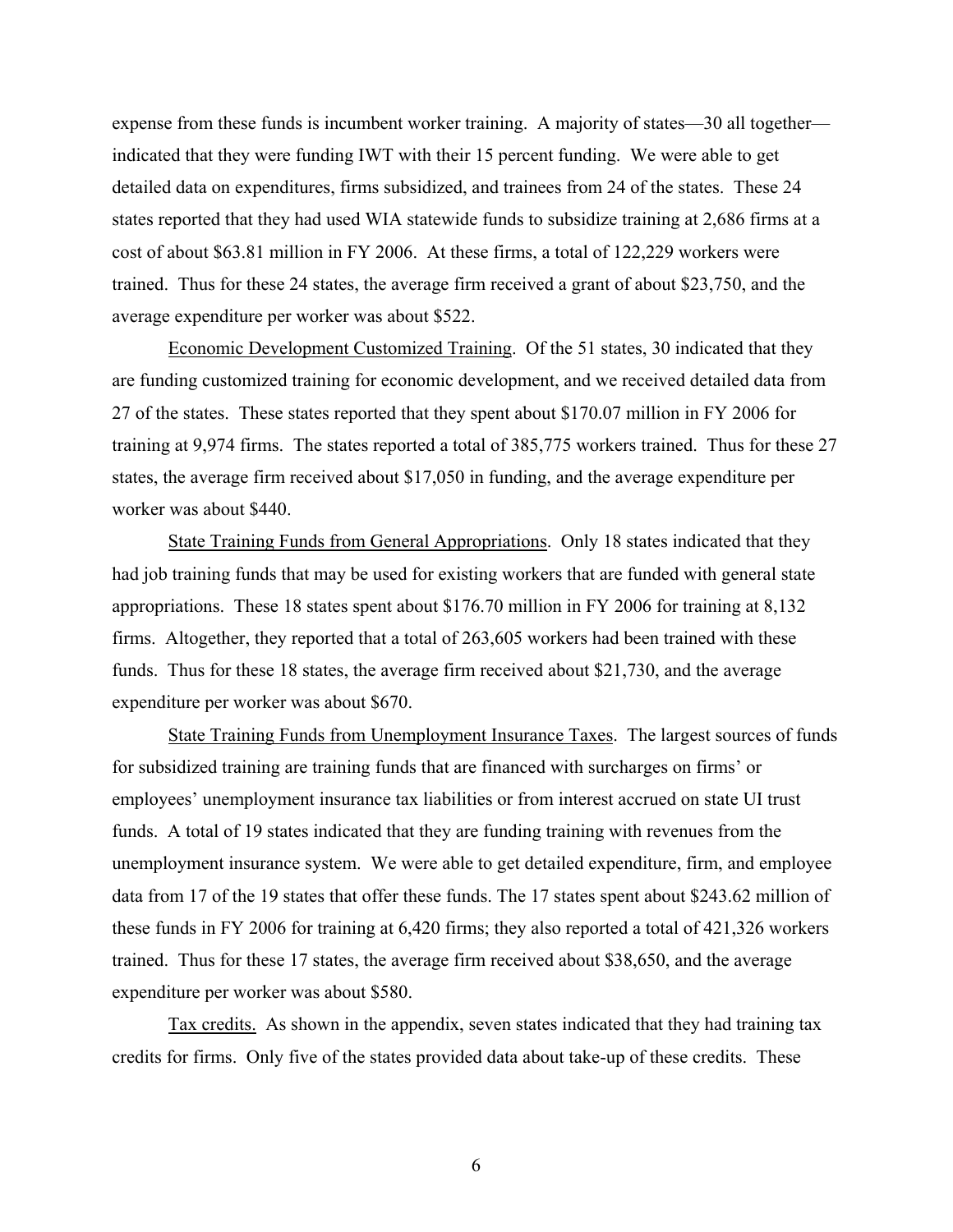states provided credits to about 500 firms in FY 2006 for training activities that were undertaken by about 100,000 workers.

Total. If we extrapolate by population for the handful of states with incomplete data, then we estimate total incumbent worker training funds in the United States to have been about \$719.14 million in FY 2006. This is in line with other estimates. Hollenbeck and Klerk (2007) estimated total expenditures for FY 2001 through FY 2004 (nominal dollars) at \$815.2 million, \$661.5 million, \$613.6 million, and \$590.9 million, respectively. Duscha and Graves (2007) provide the following estimates for FY 2001 to FY 2006 (nominal dollars): \$633.5 million, \$607.5 million, \$584.4 million, \$513.2 million, \$552.0 million, and \$571.3 million, respectively. In short, we can have a fair degree of confidence that total investments in incumbent worker training total around \$550 to \$800 million. Our extrapolation estimates that in FY 2006, approximately 1.33 million workers were trained with public subsidies to approximately 30,300 firms. Thus the "typical" subsidy was about \$23,700 per firm and \$540 per worker.

#### **EVIDENCE ABOUT RETURN ON INVESTMENT FROM ONE STATE'S PROGRAM**

In 1999, Massachusetts initiated a competitive grant program to support incumbent worker training. This section of the paper provides some background on the Massachusetts program, which we evaluated in a study conducted over the past 18 months (Hollenbeck 2007). The Massachusetts Workforce Training Fund (WTF) program is funded by a (mandatory) contribution by Massachusetts employers that accompanies their state unemployment insurance tax liabilities. The calendar year 2006 flat rate contribution for the Workforce Training Fund was 0.06 percent of unemployment insurance taxable wages. The maximum of those taxable wages was \$14,000, so the maximum annual contribution per employee was \$8.40. This contribution raises about \$21 million a year for the Fund.

According to its most recent annual report (Massachusetts Department of Workforce Development 2005), the WTF program has awarded more than \$107 million to 2,258 companies to train more than 157,000 employees since its inception in 1999. In FY 2005, the General Program awarded \$21.2 million to 209 companies to train 25,669 employees. By regulation, the grants require a 100 percent match (may be in-kind) from companies and may not exceed two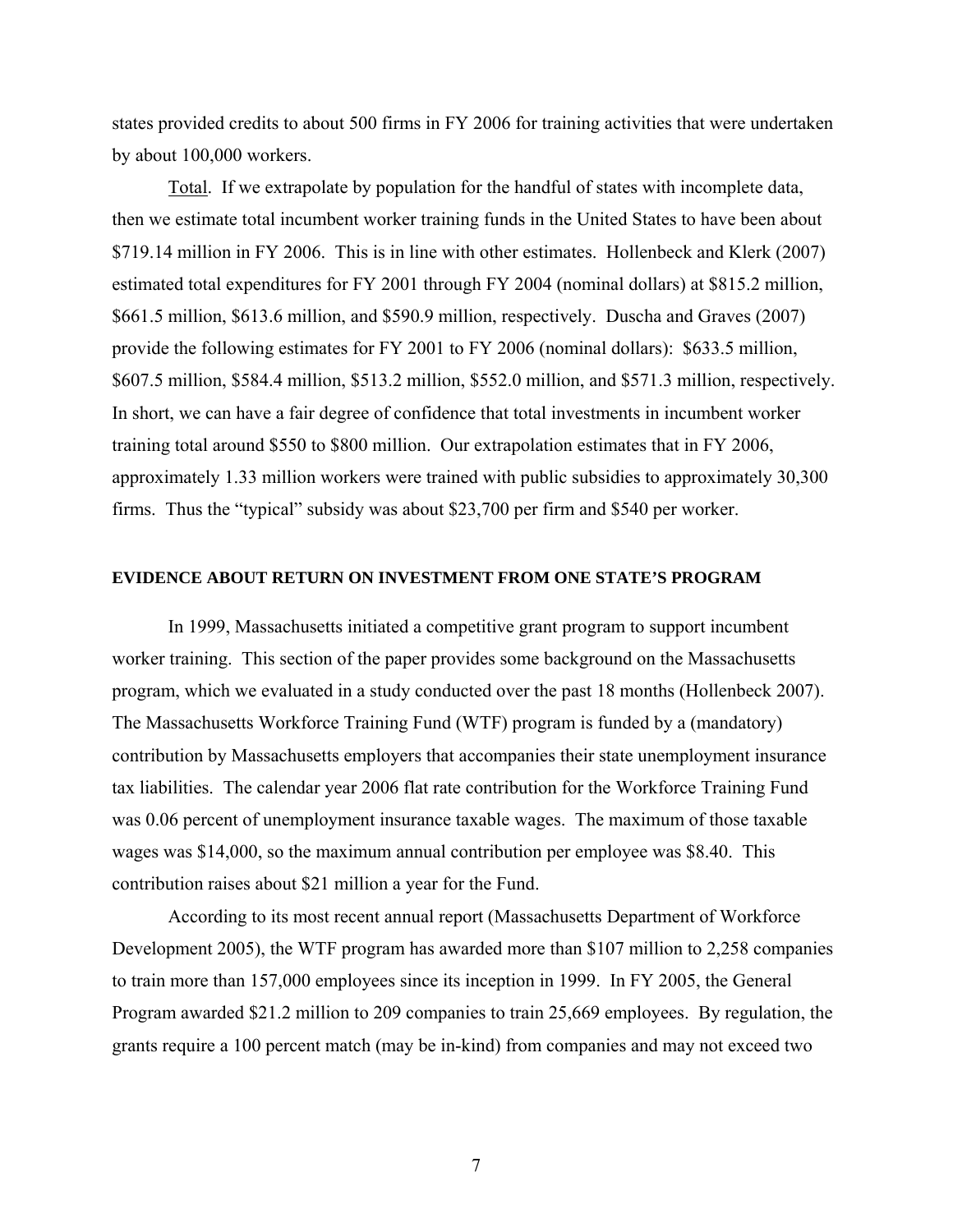years. In the descriptive data below, we show a mean length of 18.1 months, with a range from 0.6 to 38 months. $^2$ 

### **Descriptive Data**

The evaluation that the Upjohn Institute conducted was overseen by the Commonwealth Corporation (CommCorp), which is the administrative entity for the state's workforce development board. To support the study, CommCorp staff developed a WTF analytical database by merging automated application data and evaluation report administrative data.<sup>3</sup> It is our understanding that these data represent the universe of companies that received training grants, completed the training, and filed evaluation reports since the inception of the program in 1999.<sup>4</sup> Altogether, the database had information on 822 grants awarded to 781 companies/organizations.<sup>5</sup> The grants comprising this database totaled \$52.480 million to subsidize training for 80,798 workers. The actual expenditures from the grants totaled \$48.736 million and covered 81,625 workers.<sup>6</sup>

Table 1 provides general descriptive information about the grants that are in the database. The average grant was just under \$60,000, trained about 100 workers, and lasted about 18

months. Of course, there was considerable variation. For example, the grants ranged from \$250 to \$474,000; the number of employees trained ranged from 1 to over 3,000. The average grant per

| <b>Table 1 Characteristics of Massachusetts Workforce</b> |          |                |                |  |  |  |  |  |  |  |
|-----------------------------------------------------------|----------|----------------|----------------|--|--|--|--|--|--|--|
| <b>Training Grants</b>                                    |          |                |                |  |  |  |  |  |  |  |
| Characteristic                                            | Average  | <b>Minimum</b> | <b>Maximum</b> |  |  |  |  |  |  |  |
| Size of grant                                             | \$59,294 | \$250          | \$474,000      |  |  |  |  |  |  |  |
| Employees trained                                         | 999      |                | 3,032          |  |  |  |  |  |  |  |
| Grant length                                              | 549 days | 18             | 1,352          |  |  |  |  |  |  |  |
| Cost/trainee                                              | 1,284    | \$30           | \$24,980       |  |  |  |  |  |  |  |

trainee averaged about \$1,284, but it ranged from \$30 to almost \$25,000.

 $\frac{1}{2}$ <sup>2</sup> Only six grants reported a duration exceeding two years. Extensions of the two-year contract period are apparently granted on rare occasions when extenuating circumstances delay the actual start-up of training. 3

 ${}^{3}$ To receive closeout funding, companies are required to submit a fairly detailed evaluation report about their training grant activities and results. 4

<sup>&</sup>lt;sup>4</sup> The format of some of the evaluation reports from the earliest grants did not align with the format of these reports for later years, and so these reports/grants did not get automated and are missing from the analytical database.

 $\frac{1}{5}$  Twenty-nine companies have application and evaluation information from two grants, and six companies have information from three grants.

 $6$  About 80 percent of the firms reported actual expenditures that exactly matched their grant funds. About 15 percent spent 90 percent or less. On the other hand, just under 60 percent of the firms reported training the same number of employees as they had planned in their application. About 15 percent of the firms trained 90 percent or less of their planned number, and another 15 percent trained 110 percent or more. The other 10 percent of firms trained a number of employees that was within +10 percent of their plans.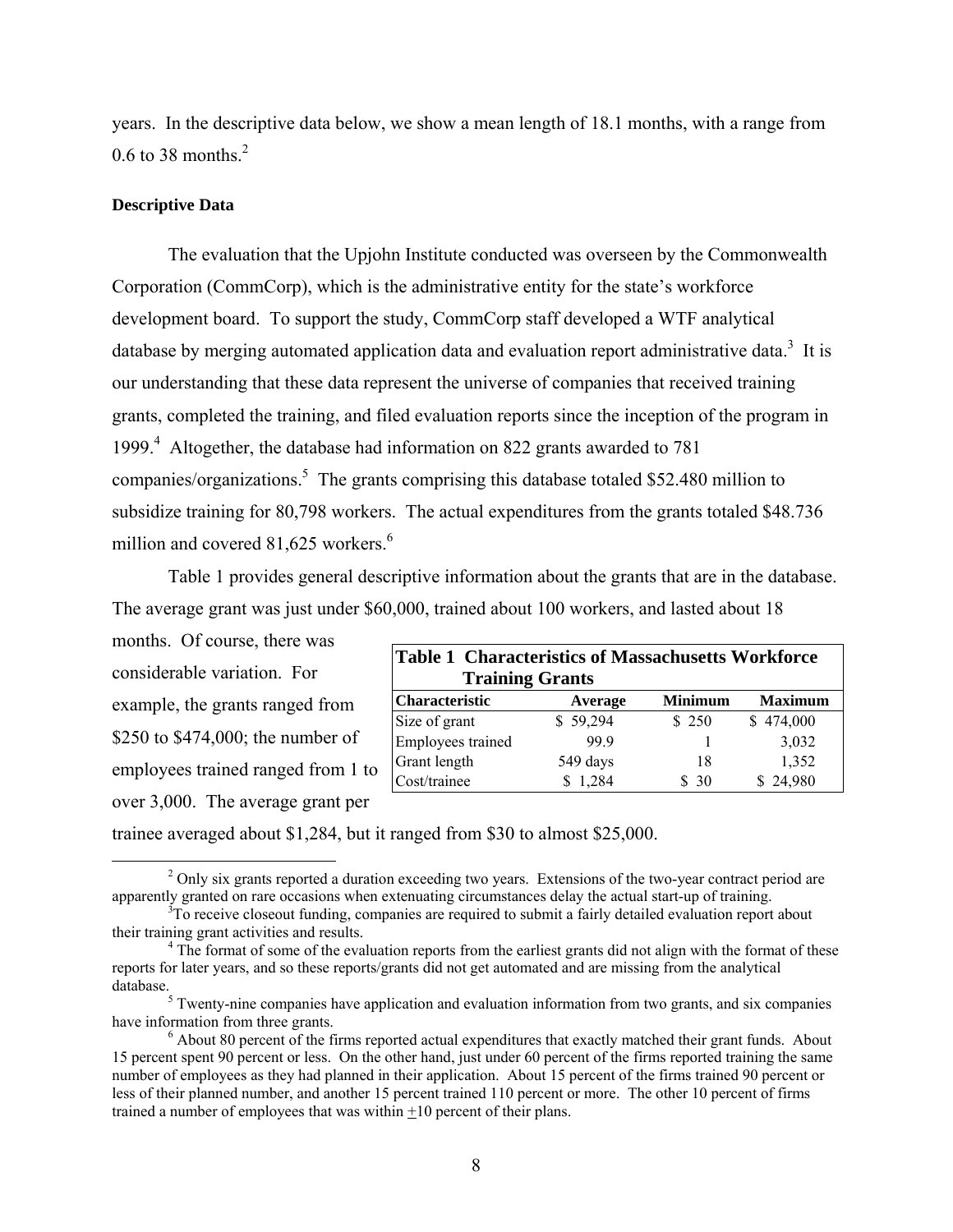What kinds of firms received these grants? Table 2 provides descriptive statistics. Relative to the number of employers in the private sector economy, manufacturing employers were considerably overrepresented. Over 65 percent of the grants had been awarded to manufacturing firms, whereas only 14 percent of the state's private sector firms were in manufacturing.<sup>7</sup> Firms in the retail trade sector received about 7 percent of the grants, but they comprised about 20 percent of private sector employers in the state. Similarly, services received 14 percent of the grants, but they comprised 43 percent of the employers. Finance, insurance, and real estate firms, which comprised approximately 8 percent of the state's firms, received about 5 percent of the grants.

The average employment size of the firms was about 309, but it ranged from 2 to over 11,250. About one-third of the grant recipients had less than 50 employees, whereas only about 12 percent had more than 500. The median employment size was 115. Just under 10 percent of the firms with training grants were nonprofit organizations, and about 9 percent were unionized. Workforce training fund grants may not be used for salaries or wages of workers while in training. Consequently grants tended to

**Table 2 Characteristics of Firms Receiving Grants Characteristic** Percentage Industry Food, textiles, apparel Wood, paper, chemicals, plastic Metal products, machines, electrical Manufacturing, subtotal 4.0% 12.7 48.5 65.2% Retail: Books, music, general Finance and insurance Other services, except public admin. All other Nonmanufacturing, subtotal 7.2% 5.2 14.3 8.1 34.8% Union status Unionized Nonunion 8.7% 91.3 Region **Central** Greater Boston Northeast Southeast West 15.1% 28.3 15.6 21.1 19.9 Profit status Nonprofit For profit 9.4% 90.6 Ownership Private Public 79.1% 20.9 Employment size, mean Minimum Maximum 309.4 2 11,283

fund training provided by

external parties. Some of these were (profit-making or nonprofit) management consultants, and some were community colleges. From the database of 822 completed grant applications, there

 $\frac{1}{7}$ <sup>7</sup> Statewide percentages of private sector firms are from the Workforce Training Fund 2005 Annual Report.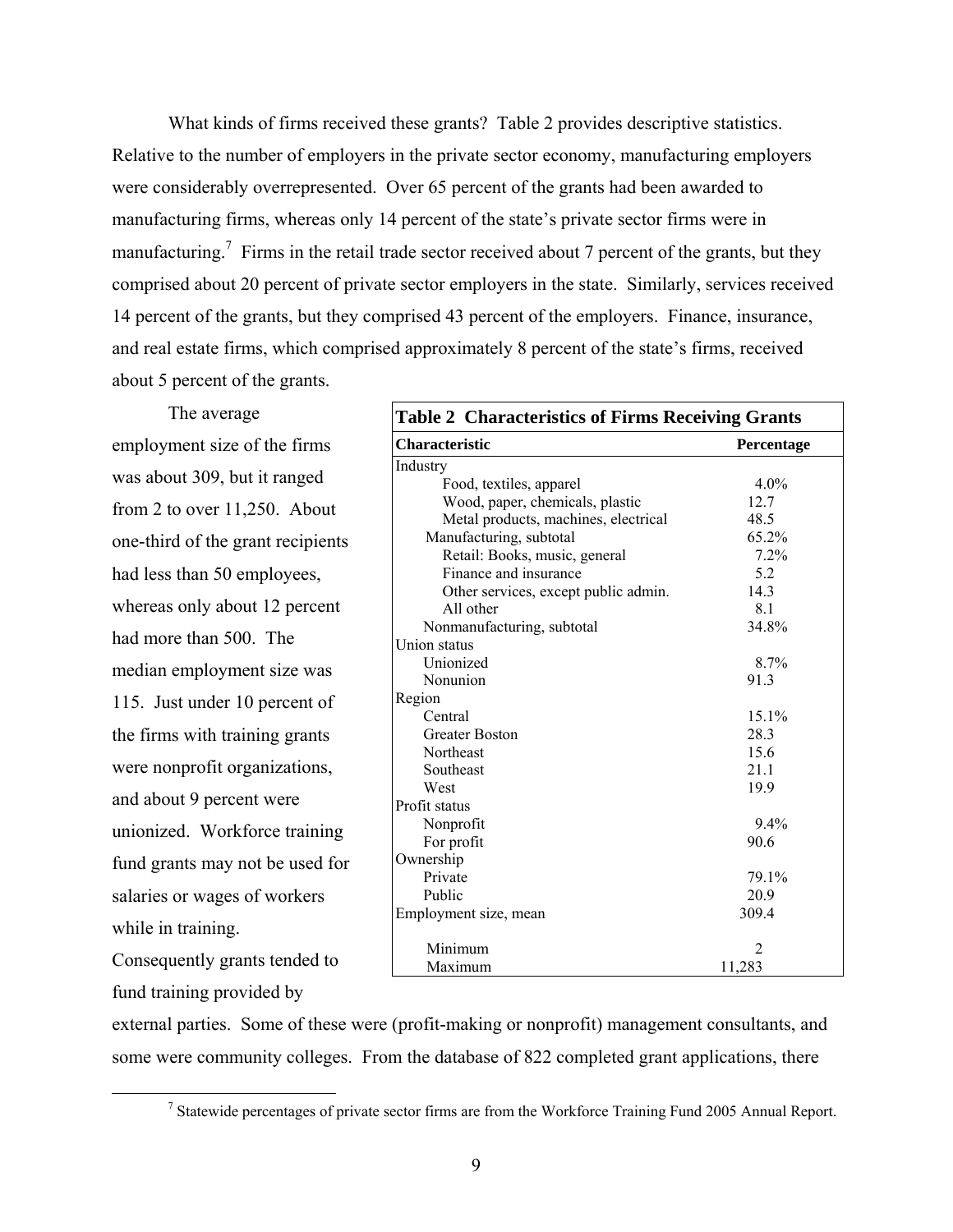were a total of 1,243 trainers proposed.<sup>8</sup> (Many applications propose several trainers since the companies were proposing several types of training.) Of the 1,243 trainers proposed, there were 610 unique providers.

According to the self-reported evaluation data, the training grants had quite positive impacts on the firms (Table 3). The percentages of firms that reported productivity improvements, that reported competitiveness improvements, and that reported other positive benefits were all over 90 percent. Among the 15 productivity improvement items to which the firm representatives were asked to check, over 50 percent of the firms indicated that the training resulted in improved efficiency. About 40 percent indicated that they had improved quality/accuracy, and about 25 percent noted improved throughput.

| <b>Table 3 Training Grant Impacts on Firm</b>                        |                                                   |                                                                                              |  |  |  |  |  |  |
|----------------------------------------------------------------------|---------------------------------------------------|----------------------------------------------------------------------------------------------|--|--|--|--|--|--|
| <b>Impact</b>                                                        | Percentage/Categories of Improvements or Benefits |                                                                                              |  |  |  |  |  |  |
| Productivity Improvement (III, $q.1$ ) <sup>a</sup>                  |                                                   |                                                                                              |  |  |  |  |  |  |
| Yes                                                                  | 90.8%                                             |                                                                                              |  |  |  |  |  |  |
| N <sub>0</sub>                                                       | 9.2                                               |                                                                                              |  |  |  |  |  |  |
| Improvements noted most often:                                       |                                                   | Improved efficiency<br>Improved quality/accuracy<br>Improved throughput                      |  |  |  |  |  |  |
| Competitiveness Improvement (III, $q.2$ ) <sup>a</sup>               |                                                   |                                                                                              |  |  |  |  |  |  |
| Yes                                                                  | 91.8%                                             |                                                                                              |  |  |  |  |  |  |
| N <sub>0</sub>                                                       | 8.2                                               |                                                                                              |  |  |  |  |  |  |
| Improvements noted most often:                                       |                                                   | Increased employee skills<br>Increased employee knowledge<br>Better customer/client services |  |  |  |  |  |  |
| Other benefits $(III, q.8)^{a}$                                      |                                                   |                                                                                              |  |  |  |  |  |  |
| Yes                                                                  | 91.2%                                             |                                                                                              |  |  |  |  |  |  |
| N <sub>0</sub>                                                       | 8.8                                               |                                                                                              |  |  |  |  |  |  |
| Benefits noted most often:                                           |                                                   | More teamwork<br>Improved communications<br>Better understanding of the "big picture"        |  |  |  |  |  |  |
| <sup>a</sup> Question number on the WTF close-out evaluation report. |                                                   |                                                                                              |  |  |  |  |  |  |

Among the 16 competitiveness improvement indicators, almost half of the firms indicated that the training had resulted in increased employee skills and increased employee knowledge. Almost 30 percent of the firms felt that the training had resulted in better customer/client service. The administrative report gives the respondents 13 indicators of other benefits that might have accrued to the firm as a result of the training. Over half indicated that the training had resulted in

 $\frac{1}{8}$ <sup>8</sup> Of the 822 records in the database, 669 have information about one or more training providers.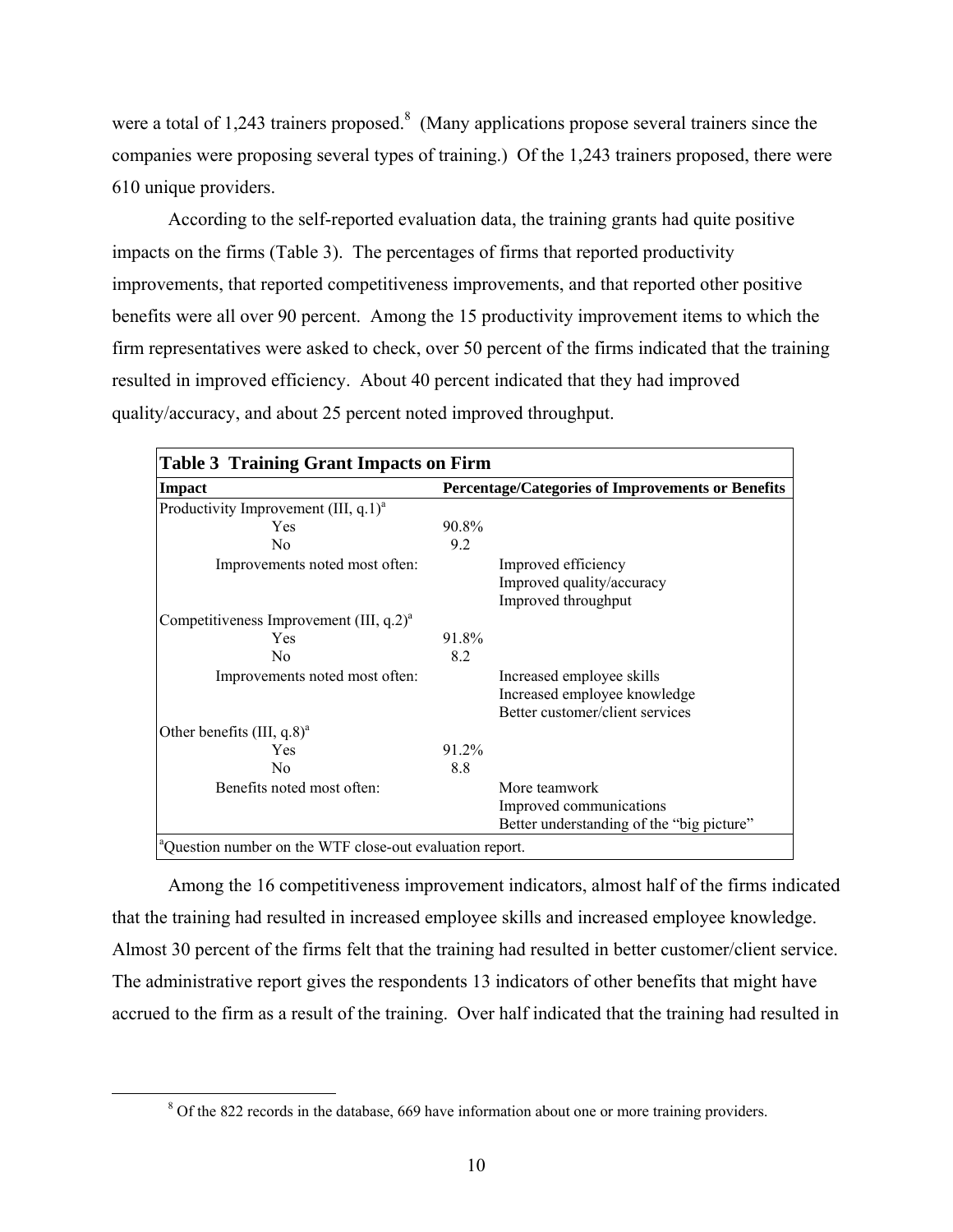more teamwork and improved communications. About one-third of the firms reported that the training resulted in better understanding of the "big picture."

The evaluation reports also provided self-reported impacts on workers. Summaries of these data are displayed in Table 4. About two-fifths of the firms reported that they promoted workers as a direct result of the training. On average, a little over nine workers were promoted in the firms that indicated that promotions had occurred. About 30 percent of the firms reported that they hired new workers as a direct result of the training. On average, about 12 workers were hired in these firms. In a little over one-fifth of firms, the respondent indicated that layoffs had been prevented because of the training. On average, these firms refrained from laying off about 12 workers. Finally, about half of the firms responded that they gave workers increased wages because of the training. These increases averaged 8.9 percent.

| <b>Table 4 Training Grant Impacts on Workers</b>                     |                   |                        |  |  |  |  |  |  |  |
|----------------------------------------------------------------------|-------------------|------------------------|--|--|--|--|--|--|--|
| Impact                                                               | <b>Percentage</b> | <b>Size of Impact</b>  |  |  |  |  |  |  |  |
| Promotion as result of training? (III $q_0$ , 3 $q_0$ ) <sup>a</sup> |                   |                        |  |  |  |  |  |  |  |
| Yes                                                                  | 40.7%             |                        |  |  |  |  |  |  |  |
| N <sub>0</sub>                                                       | 54.3              |                        |  |  |  |  |  |  |  |
| If yes, average no. of promoted workers:                             |                   | 9.3 workers            |  |  |  |  |  |  |  |
| New hires as result of training? (III q.4, 4a) <sup>a</sup>          |                   |                        |  |  |  |  |  |  |  |
| Yes                                                                  | 28.9%             |                        |  |  |  |  |  |  |  |
| N <sub>0</sub>                                                       | 71.1              |                        |  |  |  |  |  |  |  |
| If yes, average number of new hires:                                 |                   | 11.7 new hires         |  |  |  |  |  |  |  |
| Layoffs prevented as result of training? (III q.5, 5a) <sup>a</sup>  |                   |                        |  |  |  |  |  |  |  |
| Yes                                                                  | 22.6%             |                        |  |  |  |  |  |  |  |
| N <sub>0</sub>                                                       | 77.4              |                        |  |  |  |  |  |  |  |
| If yes, average number of prevented layoffs:                         |                   | 12.4 layoffs prevented |  |  |  |  |  |  |  |
| Increased wages as result of grant? (III $q.6$ , $6a)^a$ )           |                   |                        |  |  |  |  |  |  |  |
| Yes                                                                  | 47.6%             |                        |  |  |  |  |  |  |  |
| N <sub>0</sub>                                                       | 52.4              |                        |  |  |  |  |  |  |  |
| If yes, average wage increase:                                       |                   | 8.9%                   |  |  |  |  |  |  |  |
| <sup>a</sup> Question number on the WTF close-out evaluation report. |                   |                        |  |  |  |  |  |  |  |

#### **Return on Investment**

The Workforce Training Fund grants involve three entities, and each bears costs and receives benefits. We now turn to estimates of the returns received by workers who receive the training, firms that provide the training, and the Commonwealth, which is acting in the interest of its taxpayers.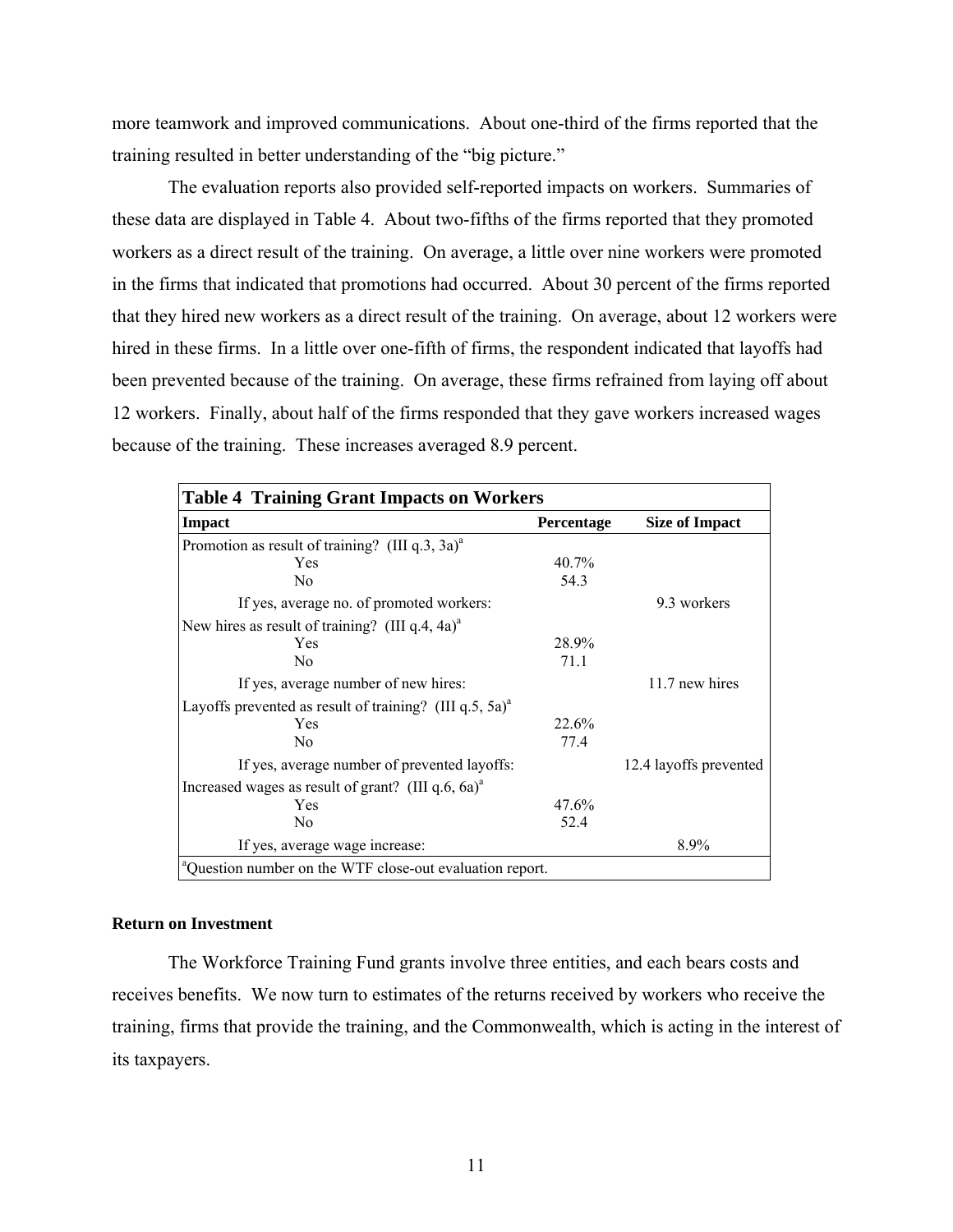**To workers and firms**. Business firms are the decision makers about the design of the training proposed for funding by the Workforce Training Fund grant program. Firms apply for a grant if they believe that the training subsidy together with their investment in matching costs will yield a monetary benefit that exceeds the firm's investment. The training may result in payoffs to workers, but the underlying motivation is for the firm to reap a benefit.

Precise calculation of the return on investment to training for a firm is impossible because it requires observing the firm in two different states of the world: one having the training take place, and an imaginary counterfactual state of the world in which the firm did not offer the training. If one could observe these two states of the world simultaneously, then the benefit to the training program would be the discounted value of all future profits net of training costs for the firm less the discounted value of all future profits for the firm had it not offered the training.<sup>9</sup> That benefit minus the cost borne by the firm as a percentage of the training investment would be the return on investment of the training.

Given the data that were available to us from the application and evaluation reports, we have used some extrapolative assumptions to generate estimates of the returns. That is, the evaluation reports provide information about impacts, and we use state-level ratios to calculate the information needed to convert this information into formal estimates of the return on investment. This is equivalent to the assumption that the firms that received grants and their employees are similar, on average, to all of the firms and employees in the state.

To estimate the rates of return on the workforce training, we hypothesize that the training grants might have two types of impacts: 1) a wage/productivity impact, and 2) an employment impact. The wage/productivity impact refers to the increase in productivity that occurs for workers who were trained. The skills that trainees acquire will, in general, increase their productivity. Economic theory suggests that because the workers are more productive, their wages should increase, which is called the return to training for the workers. Of course, firms also retain a share of the increased productivity, in general. This constitutes part of the return on investment to firms. The remaining portion of the return on investment to firms comes from the employment impact, which refers to the fact that in some instances the training either created new jobs or saved jobs from being eliminated.

 $\frac{1}{\sqrt{9}}$ <sup>9</sup> This discussion is phrased as though the firm is a profit-making enterprise. If the firm is nonprofit, then the discussion would be similar, except that the profit concept would be replaced by revenue or budget, which are assumed to be equal.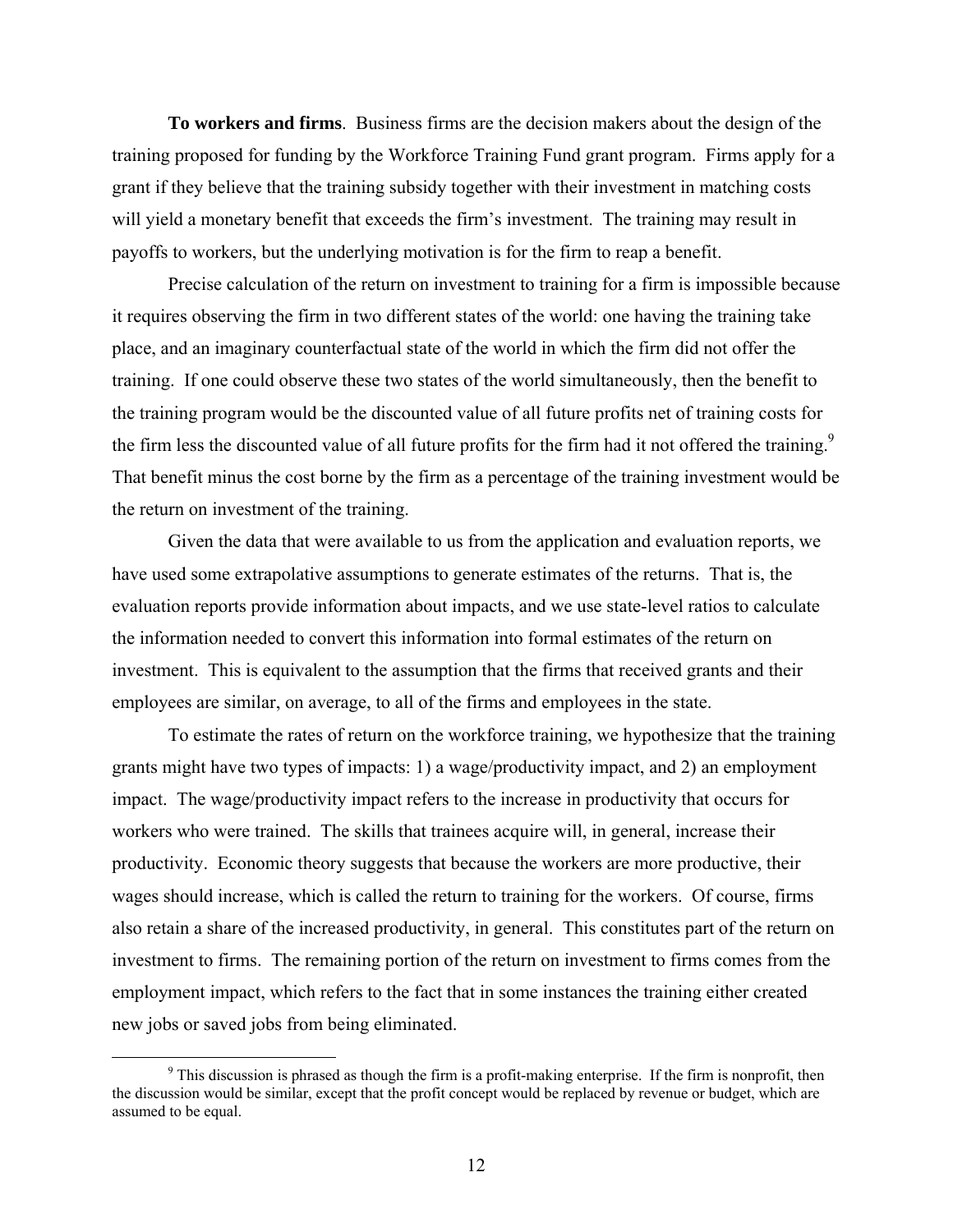The textbook model of the returns to training has a trainee's productivity and earnings while he or she is in training being less than an otherwise identical worker not being trained. This assumes that the trainee is less than fully productive while they are spending time in training, and it assumes that the employer can reduce the level of earnings to training participants while they are being trained. It is likely that productivity is lower than earnings during the training period to reflect a cost sharing between the employer and employee. The difference between an untrained worker's earnings and the trainee's earnings is the worker's share of the cost. The difference between the trainee's earnings and productivity is the employer's share.

After the training is over, the trainee's productivity and earnings grow substantially faster than the productivity and earnings growth rate for the untrained worker. This is the payoff (or benefit) to training. Again, this is shared between the worker and firm.<sup>10</sup> It is assumed that the trainee's productivity will grow faster than earnings. The difference between the trainee's earnings profile and the earnings profile of the untrained worker is the worker's payoff, and the difference between the trainee's productivity and earnings profiles is the firm's payoff. As long as the discounted value of the firm's payoff is greater than its share of the training cost, the firm will have an incentive to train.

Questions on the employer evaluation report provide information about employee wage increases resulting from the training. Specifically, the questions are phrased as follows:

| Have you increased (or, within the next six months do you expect to |           |
|---------------------------------------------------------------------|-----------|
| increase) wages as a direct result of this grant?                   | Yes or No |

- 6a. If yes, what was the average wage increase?
- 7. Did other employees, not trained through the grant, also receive a wage increase during the same period? Yes or No
- 7a. If yes, what was the average increase?

In the database, 46.7 percent of the respondents indicated yes to question 6. The average wage increase for the firms that responded to question 6a was 8.9 percent. 36.5 percent of the respondents indicated yes to question 7, and the average wage increase for the firms that responded to 7a was 3.4 percent. We constructed a variable to represent the difference between the wage increment to trainees and to other employees not trained through the grant.

 $10$  The extent of cost and benefit sharing between worker and firm has traditionally been thought of as a function of the specific or general nature of the training. As developed by Becker (1964), the theory suggests that workers receive the full benefit of the training and bear the full cost of the training if it is general in nature (skills developed are useful in other firms). However, much of the empirical training literature has shown that most training is general, and yet employers "pay" for and receive benefits from general training.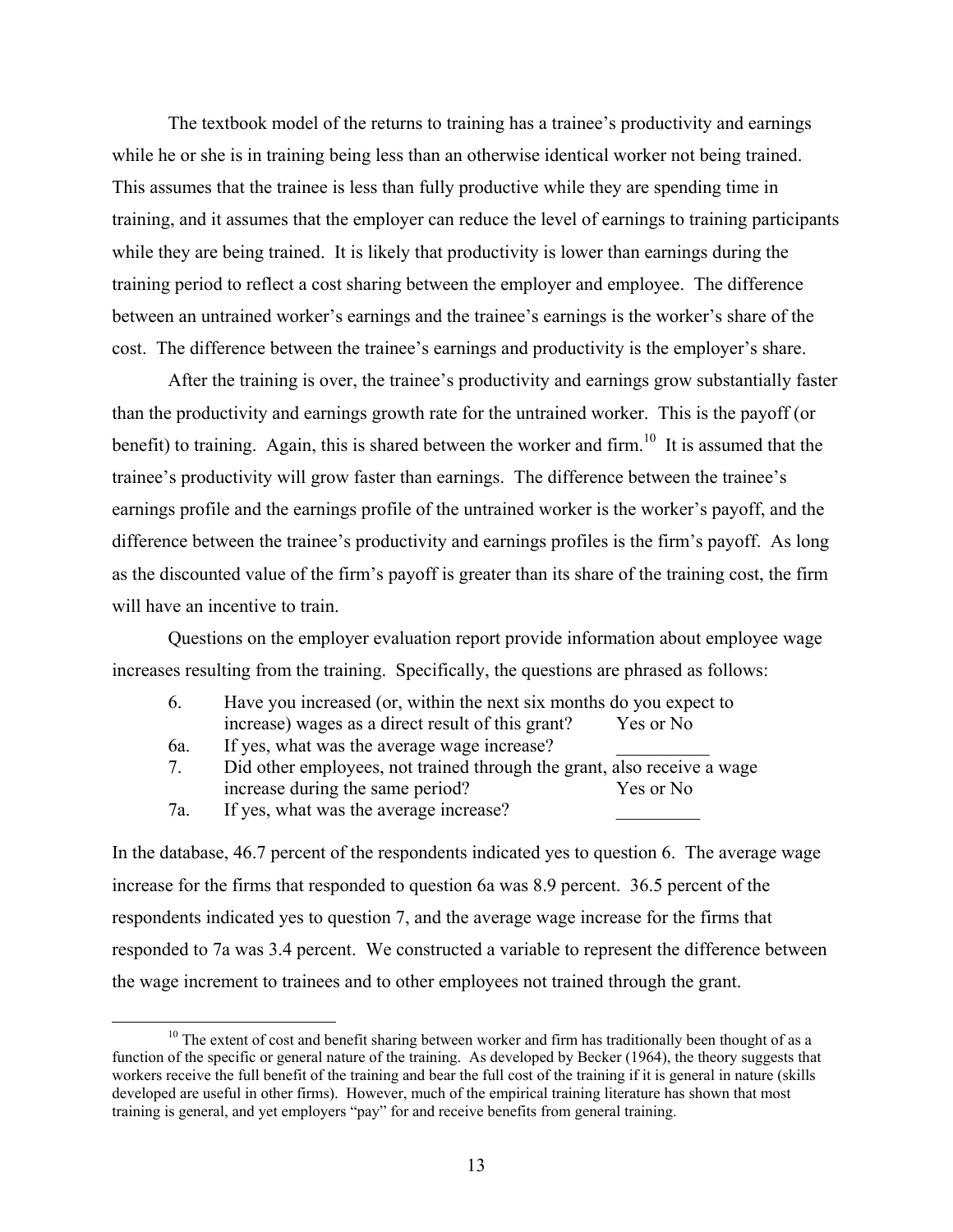Altogether, we were able to calculate a wage differential for about 35 percent of the sample, and the mean of it was 8.0 percent. For those firms, the average return to training for the workers was 8.0 percent. For the other 65 percent of the sample, we don't know if the individual completing the report 1) did not know or chose not to answer the questions, 2) felt that the productivity benefit of the training was zero, or 3) felt that the firm received the full share of the training benefit. In the latter two cases—no productivity benefit or the firm appropriates the full share of the training benefit—then the workers' return is 0. That means that the return to training for the workers is in the range of 2.8 to 8.0 percent<sup>11</sup> assuming that the worker bears no costs, i.e., wages are not reduced during the training period. Since by assumption the workers are not investing in the training, this estimate is not a return on investment, but rather an (average) immediate raise in wages. But of course, over time, the differential may increase or depreciate in size.

The return on investment for firms builds on the productivity/wage impact of the training, but also includes what we have referred to as an employment impact. Estimating a firm's return on investment requires estimating the impacts on total firm productivity over and above wage gains. However, there are no quantitative measures of productivity in the data, so we need to make some assumptions about these gains. One approach would be to find estimates in the literature. Unfortunately, very few data sets have reasonable data to estimate the productivity profiles. The most reliable empirical estimates may be found in Barron, Berger, and Black (1997) and Lowenstein and Spletzer (1999). These studies both find that the growth rates of productivity that result from training far exceed the growth rates in wages—on the order of 10 times faster. Firms apparently gain far more from training than do workers.

To develop an estimate, we make a far more conservative assumption—that the ratio of the additional value added at firms that have trained their workers to the wage gains of those workers is equivalent to the statewide average of value added (gross state product) to compensation of employees. In 2004,<sup>12</sup> the gross state domestic product for Massachusetts was

<sup>&</sup>lt;sup>11</sup> The 2.8 percent estimate was derived by computing 35 percent  $* 8.0 + 65$  percent  $* 0.0$  percent. Note that Barron, Berger, and Black (1997) estimate the worker return to training to be 2.0–2.8 percent. Lowenstein and Spletzer (1999) estimate it to be 4.4–4.6 percent.

<sup>&</sup>lt;sup>12</sup>The state-level macroeconomic and population data used to derive rate or return estimates are from 2004. There are several reasons to use these data. First, it is the approximate time period when many of the grants and much of the training ended. Second, it is the most recent year for which full data are available. Finally, it is a year in the middle of an economic cycle—neither peak nor trough. Furthermore, the dollar figures are all nominal, i.e., not adjusted for inflation, even though some grants may have ended well prior to 2004. The reason for this is that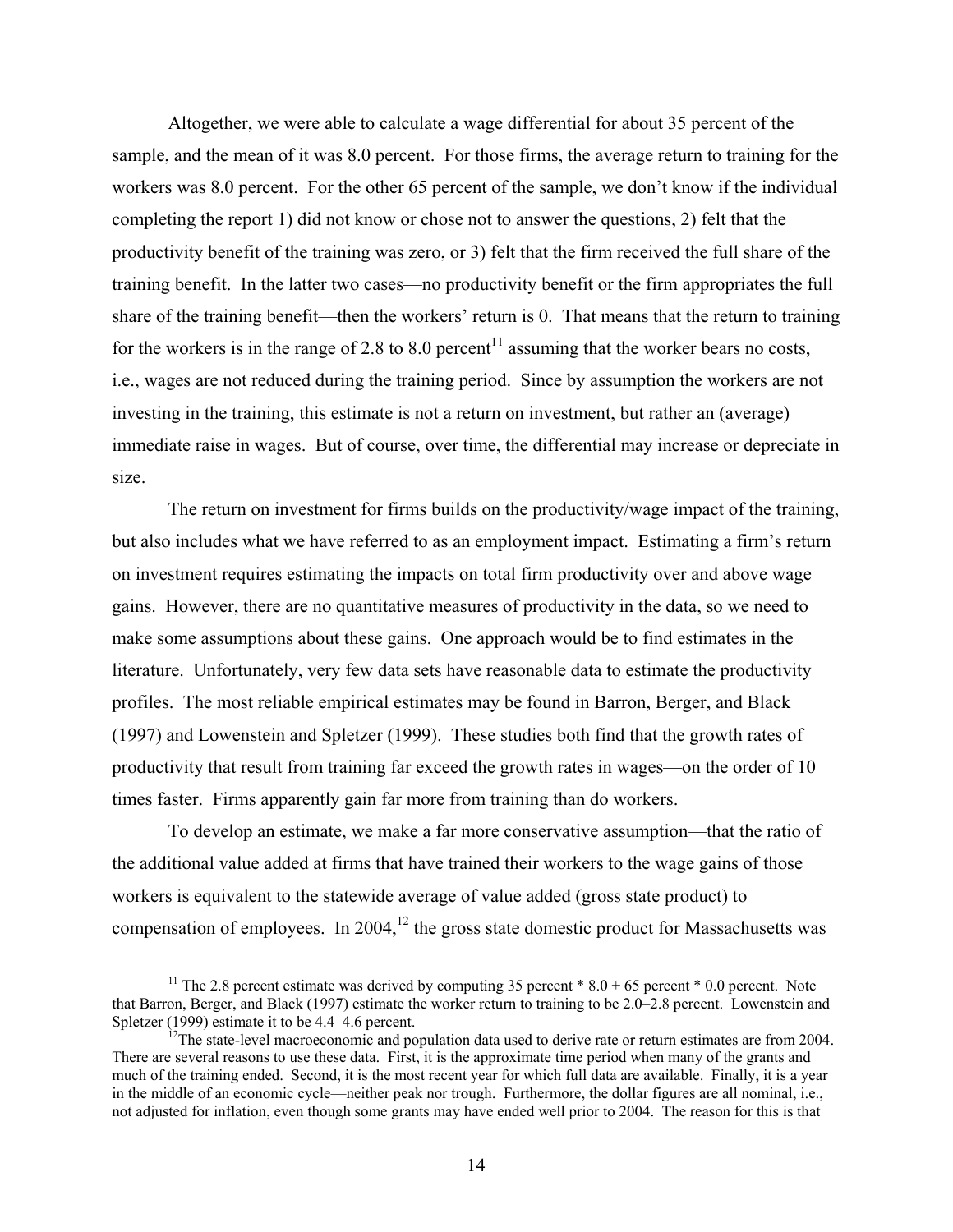\$312.7 billion and employee compensation was \$196.1 billion, (equivalent to the compensation share being 62.7 percent). Total employment (on a jobs basis) in Massachusetts in 2004 was 4.057 million, so total value added and total employee compensation on a per job basis were about \$77,100 and \$48,300, respectively. The completed grants in the database were used to train 81,625 workers, so the estimated increase in state value added and total compensation resulting from the training using the estimated return to workers of 2.8–8.0 percent would be \$176.2–\$503.4 million and \$110.4–\$315.4 million, respectively.

Firms accrue a second benefit to the training that we refer to as the employment impact. In these cases, the training creates additional economic activity because it expands employment or prevents layoffs. Questions on the Employer Evaluation report provide information about new hires or prevented layoffs as a result of the training program. Specifically, the questions are phrased as follows:

- 4. Were there any new hires as a direct result of the training program?
	- Yes or No
- 4.a. If yes, how many?
- 5. Were any layoffs prevented as a direct result of the training program? Yes or No
- 5.a. If yes, how many?

A total of 28.9 percent of the respondents indicated yes to question 4, and the average number of new hires for the firms that responded to question 4a was 11.7. 22.6 percent of the respondents indicated yes to question 5, and the average number of layoffs prevented for the firms that responded to 5a was 12.4.

Altogether, the grants at the 822 firms in our database resulted in 3,995 new hires or layoffs prevented. By the wording of the questions, we can assume that without the training grants, employment in these firms would have contracted by these 3,995 new hires or prevented layoffs. Total employment at the firms that reported employment size (n=754) was 233,278. Thus, employment rose, on average, by about 1.7 percent as a result of the grants. If we assume constant returns to scale, $^{13}$  then value added in these 754 firms rose by 1.7 percent.

To derive a return on investment for employers who, unlike workers, do invest in the training, we need to estimate the additional profits that firms accrue from the productivity and

the assumptions used to generate the estimates are very strong, so that any refinements made by adjusting to real dollars would be marginal, at best.<br><sup>13</sup> A conservative assumption because most expanding new firms are operating with economies of scale.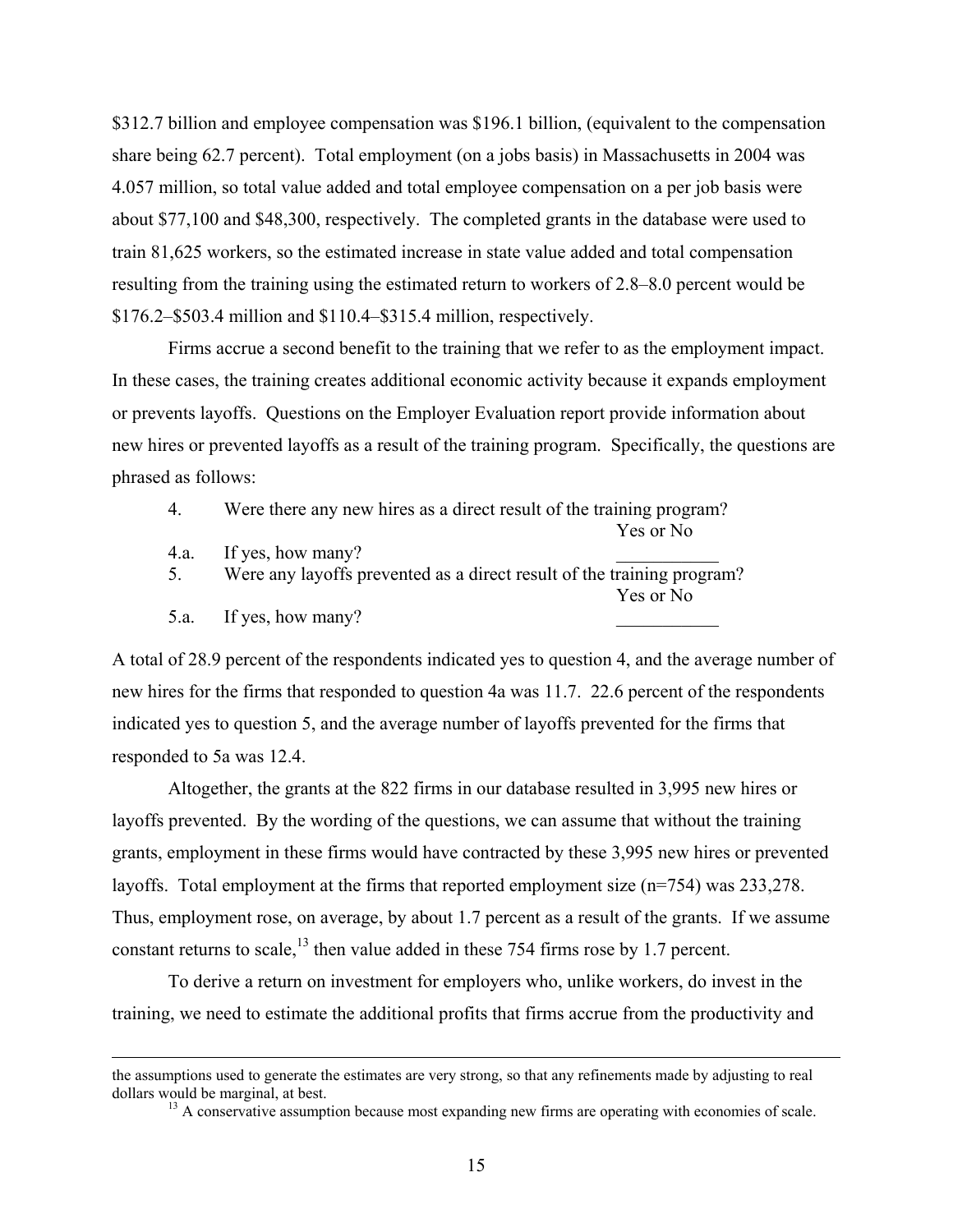employment impacts. Using the above-mentioned state value added per job of \$77,100 means that the 754 firms that reported total employment generated about \$18.0 billion in value added. The employment impact of 1.7 percent implies that that impact increased value added by approximately \$305.8 million. Adding the approximate wage/productivity impact of \$176.2— \$503.4 million yields a total estimated impact on state value added of \$482.0—\$809.2 million. According to the Bureau of Economic Analysis (2006, Table 13), the average U.S. corporate profit rate in 2004 was 11.0 percent of gross value added. Thus our estimate of additional profits generated by the training is \$53.0–\$89.0 million.

The investment that firms made was the matching expenditures required by the grant. The match that is required of firms receiving a grant is 100 percent, but in case studies and anecdotes, we learned that firms tend to invest more than the 100 percent required. So to be conservative in our estimate of return on investment, we will assume that firms can account for matching expenditures that total 150 percent of their grant awards. However, we were told that workers are often, if not usually, fully productive during their training (they make sure that their workloads get handled by working extra hours without pay, for example), so 150 percent overestimates the firms' net investments in the training. We will conservatively estimate that firms invest 125 percent of the grant (+ 25 percent), on average. The total grant expenditures by the firms in the database add up to \$48.736 million. So, the firms' investments are \$48.7–\$73.1 million.

The first year return on investment for firms is then a payoff of \$53.0–\$89.0 million on investments of \$48.7–\$73.1 million. At the midpoints of these ranges, this is a 16.6 percent return. Of course, there is a huge uncertainty band around this return, and the return may grow significantly over time if the positive impacts do not depreciate rapidly.

**To the Commonwealth.** In addition to private returns to workers and firms, the Workforce Training Fund grants have fiscal returns to the state. Altogether, the firms' evaluation reports document 3,995 new jobs (either new jobs created or layoffs prevented.) However, if the job is in a service industry that mainly serves local customers, then the job increase in the firm that received the training grant may simply be a reallocation from another firm, and there is no net increase in employment for the state as a whole. However, if the job creation occurs in an export-based sector, then the state has new employment generated directly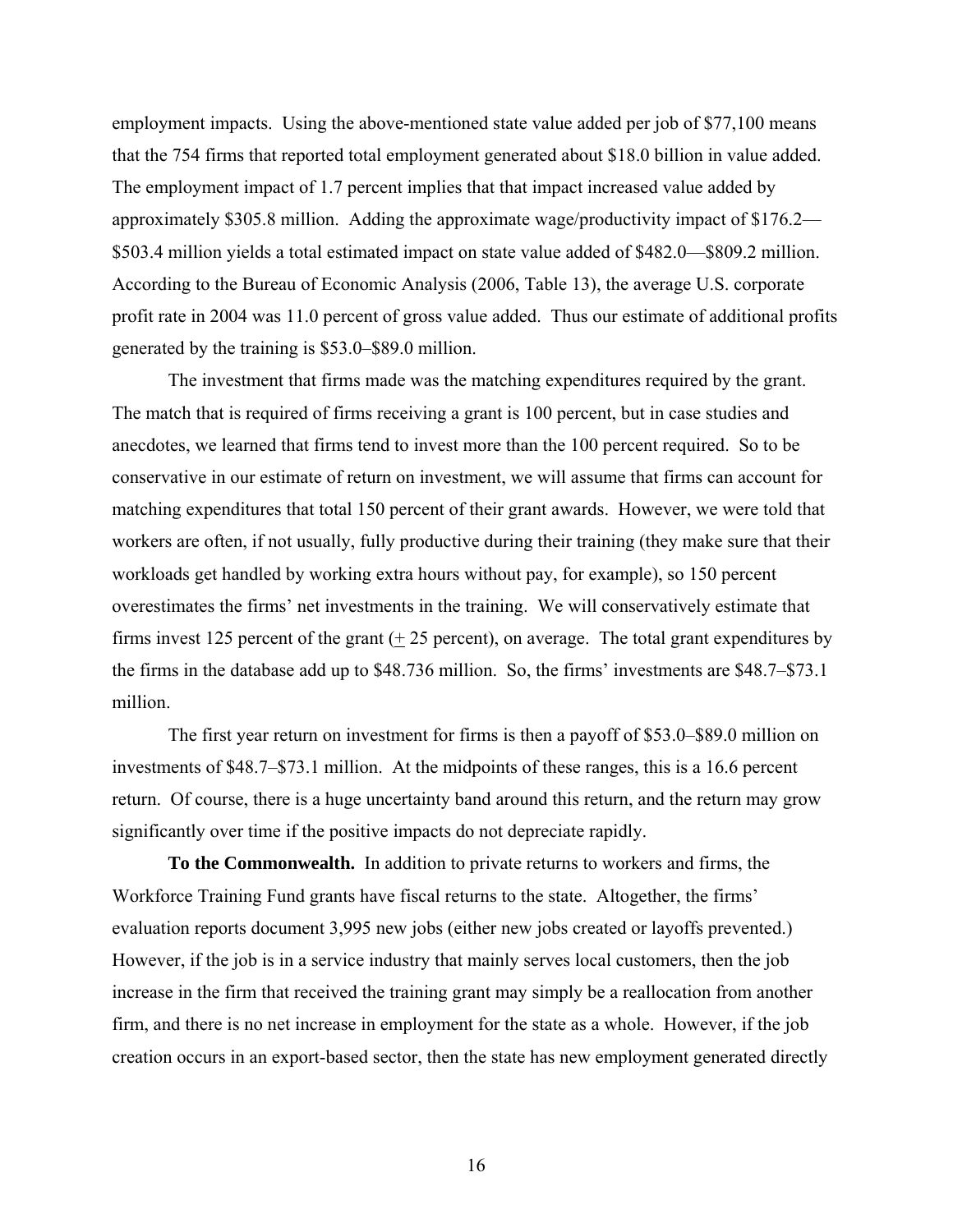and indirectly through a multiplier effect. Export in this context refers to sales outside of the state, either domestically to other states or internationally.<sup>14</sup>

A total of 2,784 jobs were created in the export-based industries by the training grants. If we assume a multiplier of 2.0,<sup>15</sup> then the total number of "new" jobs created in the state was 5,568. A total of \$48.7 million in grants was given out, so the subsidized cost per job created was \$8,750, which is a fraction of the cost of job creation in many state economic development activities.

Determining the rate of return for the Commonwealth requires assumptions about the fiscal benefits and costs of additional jobs and additional earnings in the state. New jobs and economic activity will generate revenues in the form of taxes and service fees, but new jobs and economic activity may also increase services provided by the state, and thus may increase state expenditures. Our "model" is to assume that state revenues (or more accurately, a subset of state revenues) depend on state personal income and that state expenditures depend on population.

To estimate the potential fiscal payoff, we used data from the state's budget revenues and expenditures. On the revenue side, in 2004, general revenue from own sources (\$37.11 billion) plus utility revenue (\$2.45 billion) added up to be \$39.56 billion, which was 14.77 percent of state personal income (\$267.82 billion). In other words, we have assumed that the new personal income from wage increases and from export-based job creation will increase the state's own sources of revenue and utility revenue, but not intergovernmental revenue nor insurance trust revenue. The ratio of personal income to employment (on a jobs basis) in 2004 was \$66,014. Thus the 5,568 "new" jobs in the state would have raised personal income by \$367.6 million. The ratio of personal income to total worker compensation in 2004 was 1.366, so the wage/productivity impact of the training would have raised personal income by \$150.8—\$430.8

<sup>&</sup>lt;sup>14</sup> The following sectors were assumed to be mainly export based:

| Industry | Description                                                                                                          |
|----------|----------------------------------------------------------------------------------------------------------------------|
| 3025     | Manufacturing: Food, textiles, apparel                                                                               |
| 3026     | Manufacturing: Wood products, petroleum, chemical products, plastics                                                 |
| 3027     | Manufacturing: Metal products, electronics, electrical equipment                                                     |
| 3031     | Transportation                                                                                                       |
| 3032     | Mail, Delivery, and Warehousing                                                                                      |
| 3036     | Professional, Scientific, and Technical Services                                                                     |
| 3037     | Management of Companies and Enterprises                                                                              |
| 3041     | Arts, Entertainment, and Recreation                                                                                  |
|          | <sup>15</sup> Bartik (2006) cites a study of economic development programs that reports a median multiplier of 1.98. |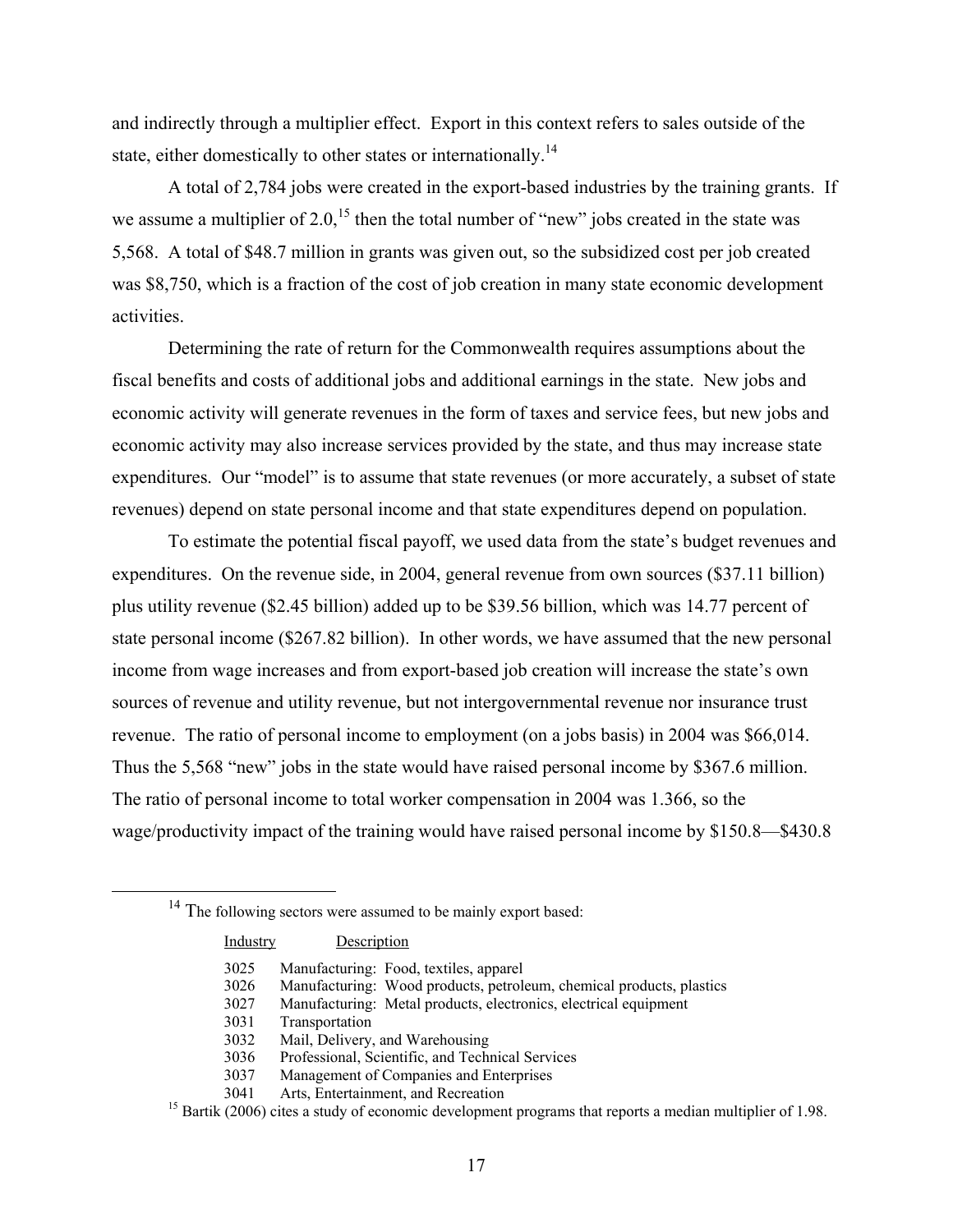million. The combination would have raised state personal income by  $$518.4 - $798.4$  million and state revenues by \$76.6 – \$117.9 million.

On the state governmental expenditure side, we assume that the services provided by the state associated with new economic activity will include all direct general expenditures (\$48.45 billion) plus utility expenditures (\$4.01 billion) minus capital outlays (\$5.87 billion), public welfare (\$10.31 billion), governmental administration (\$1.82 billion), interest on debt (\$3.13 billion), and other and unallocable expenditures (\$4.35 billion). That is, we assume that the persons moving into the state (or not moving out of the state) will receive all of the services provided by the state government except for those items listed above—capital outlay, welfare (public assistance), governmental administration, interest, or other and unallocable expenses. On a per capita basis, these expenditures are \$4,211.

The question is, for how many people will the state make these expenditures? The literature suggests that when a state creates a new job, the likelihood that it is taken by, or the job chain that is created by that new job is filled by, an individual from another state is 0.8, and the likelihood that it is taken by a nonemployed state resident is 0.2 (Bartik 1993). The overall growth in jobs of 5,568 is 0.137 percent of total jobs in the state. We then assume that the state's population grows by 0.11 percent (0.137  $\times$  0.80). The population of the state was 6.407 million in 2004, so we assume that the employment impact will result in an increase in population of 7,022. This population increase will result in an increase in state expenditures of \$29.6 million. So the net payoff to the commonwealth is  $$47.0 - $88.3$  million. At the midpoint of this range, the state's fiscal return on its investment of \$48.7 million is 38.9 percent in one year.

In summary, the point estimates of the rates of return for the first year following training are as follows:

| Worker       | 5.4 percent (midpoint of range) |  |  |  |  |
|--------------|---------------------------------|--|--|--|--|
| Firm         | 16.6 percent                    |  |  |  |  |
| Commonwealth | 38.9 percent.                   |  |  |  |  |

The reader is reminded that each of these estimates has considerable uncertainty associated with it because rather broad assumptions were made in developing the estimates. However, we attempted to be conservative in these assumptions.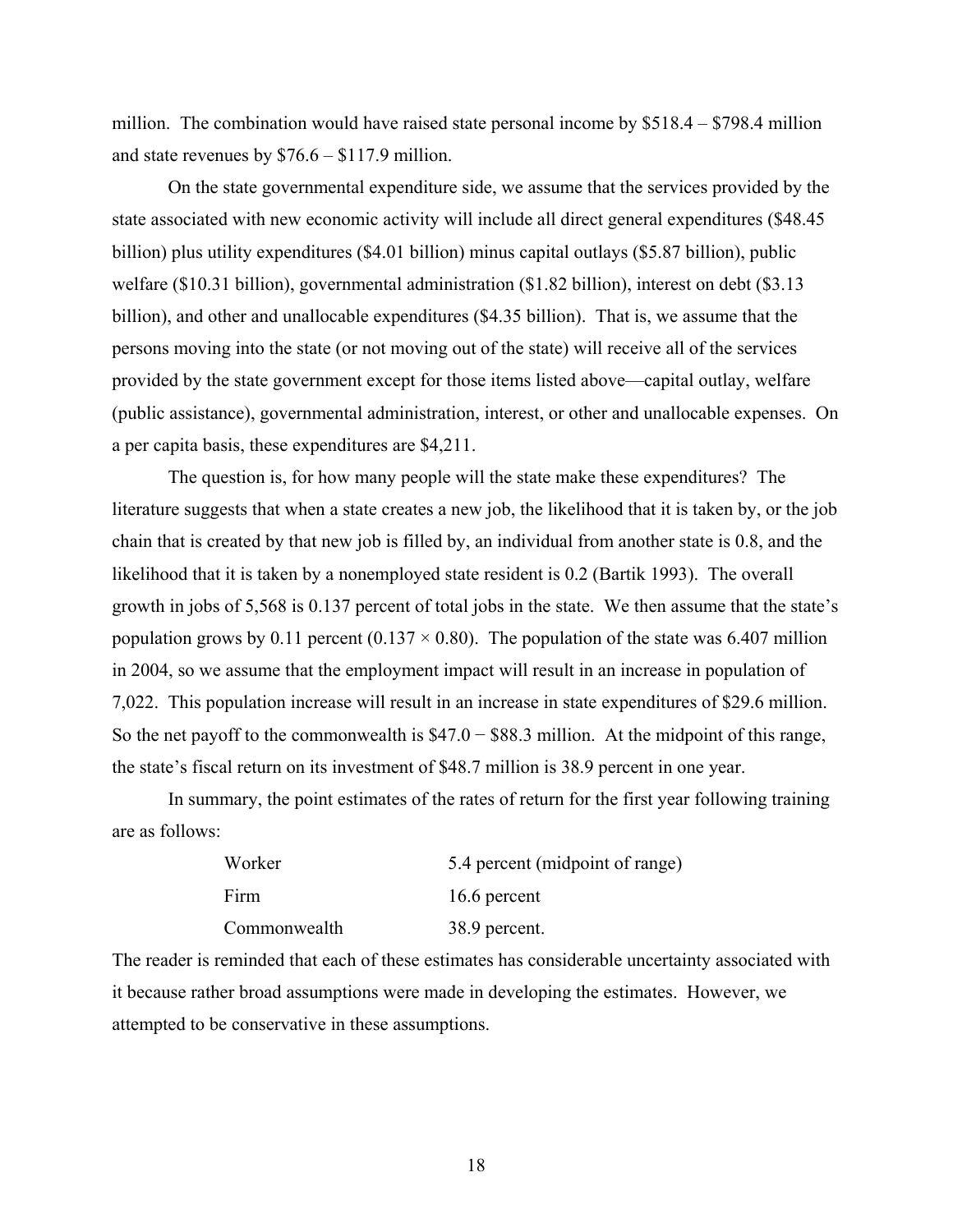#### **IMPLICATIONS FOR PUBLIC POLICY**

A large segment of the population is being excluded from our nation's education and training "policy." That policy prescribes formal elementary or secondary education for young persons between the ages of 6 and 18. A substantial share of individuals who complete secondary education continue their formal education at a college or university. Recent public policy initiatives are calling for substantially increasing the number of individuals who participate in formal postsecondary education and to broaden the share of youngsters who attend preschool. In the workplace, individuals in professional and technical occupations are expected to participate in training. However, literally tens of millions of individuals who might be characterized as holding frontline or production jobs are generally not even expected to participate in training or work-related education. Anecdotal observation and analyses of training programs in one state suggest that we as a nation may be foregoing substantial economic and productivity growth by these low expectations and underinvestments in training.

Serious barriers exist to boldly moving the amount of training given to low-wage/frontline/production workers up to scale. The issues include funding, but perhaps more perplexing is the design and development of appropriate materials and training capacity. Osterman (2006) has proposed an innovative federally administered "Low Wage Challenge Fund." He proposes using the community college system as the infrastructure for educating and training low-wage workers because that system's resources already exist. However, in our experience, most employers and employees prefer on-site training.

Notwithstanding Osterman's suggestion, serious, careful planning needs to be invested in the problem of how to deliver substantially more training to frontline/production workers in the United States. This planning activity would seem to be a legitimate activity for the federal government (i.e., U.S. Department of Labor) to tackle, but it is also a topic that foundations may wish to and be able to fund.

One way to infuse resources into the issue, and potentially to move the level of training up to scale, would be for the federal government to match state UI-based training funds by using its Federal Unemployment Tax Act (FUTA) tax receipts, or imposing a small surcharge on the tax, to fund incumbent worker training. The current effective annual tax rate for the federal portion of the UI system is 0.8 percent on a base of \$7,000 per worker, which works out to \$56 per employee. With over 120 million wage and salary workers, this tax raises approximately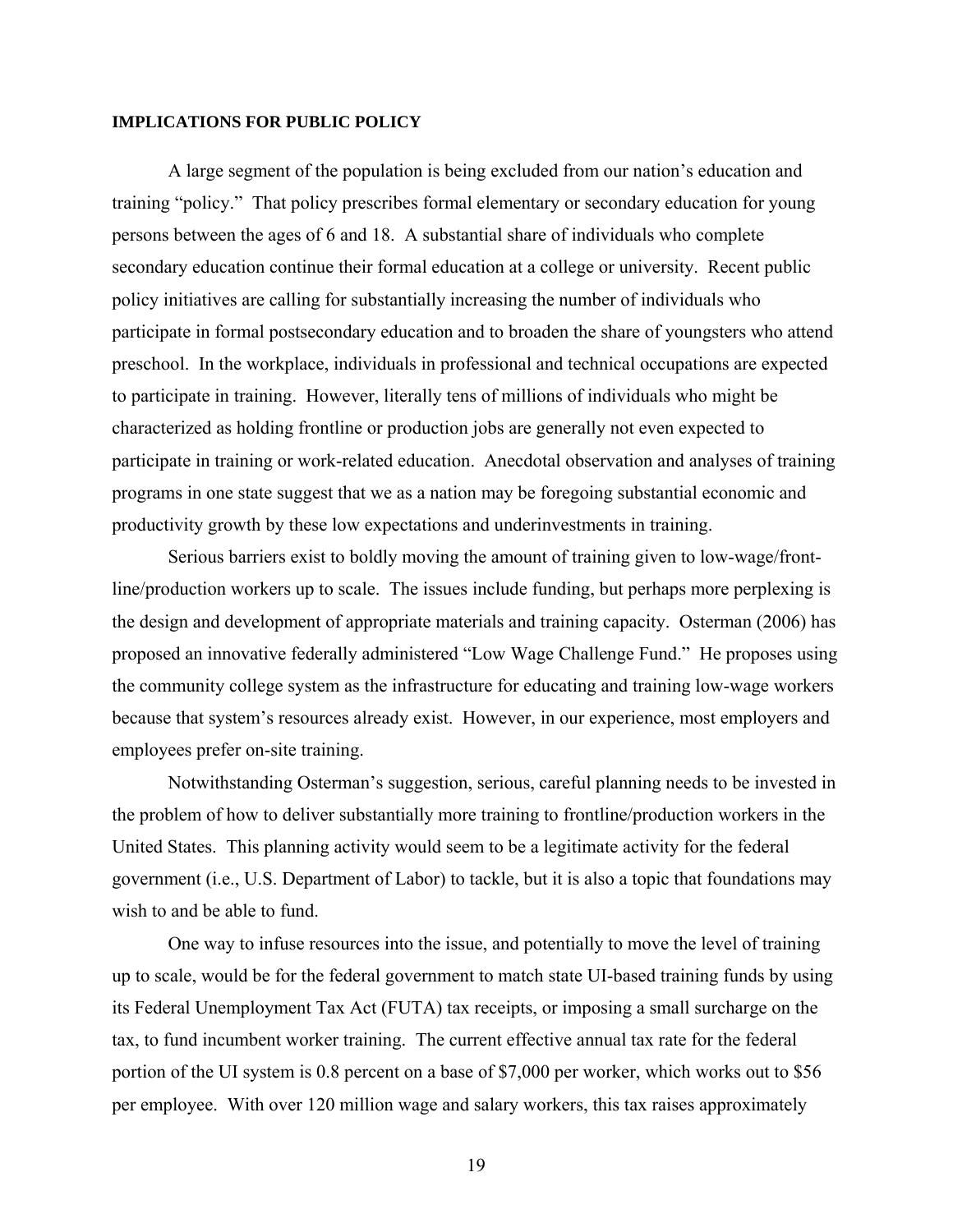\$6.7 billion, which is allocated to the administration of the UI and employment service systems, the funding of extended benefits, and support of the trust fund. Using our estimate of about \$250 million for the states' UI-based training funds, it would take about four percent of the FUTA receipts, or alternatively a 0.04 percent surcharge rate (total tax rate of 0.84 percent) to match the states.

Given the need for the U.S. to compete globally and given the reservoir of productivity that can be drawn upon from front-line or production workers, it would seem reasonable to begin to move in the direction of raising our expectations about the education and training of the American workforce.

### **SUMMARY**

The conventional wisdom seems to be that as technological change accelerates and product cycles become shorter and shorter, the flexibility and adaptability of human capital will make it a resource whose relative value has and will continue to significantly increase. On-thejob-training is an important investment in human capital for individuals in the workforce, i.e., the majority of adults. Since the returns to training mostly accrue to workers and firms, it is appropriate for them to shoulder most of the costs. Widescale public subsidy of such training would likely not be efficient.

However, states (and by extension, citizens) realize external benefits from worker training, and they have begun to use training subsidies as a policy tool for employment retention and competitiveness. The share of the nation's overall training investment that is subsidized by states, however, is minute—perhaps one percent. Evidence from one state suggests that public subsidy of training may have significant fiscal returns implying that underinvestment of public funds may be occurring. This state funds, on a competitive basis, grants for worker training that are submitted by businesses. Self-reported data by the firms that conducted training exhibited a significant expansion or retention of employment due to the training activities. Primary sector jobs were created or retained at a public cost of less than \$9,000 per job—a cost that rivals or bests most economic development initiatives.

The evidence presented here implies the following:

• Public subsidy of incumbent worker training, especially in export-based firms, may be an effective economic development tool for states.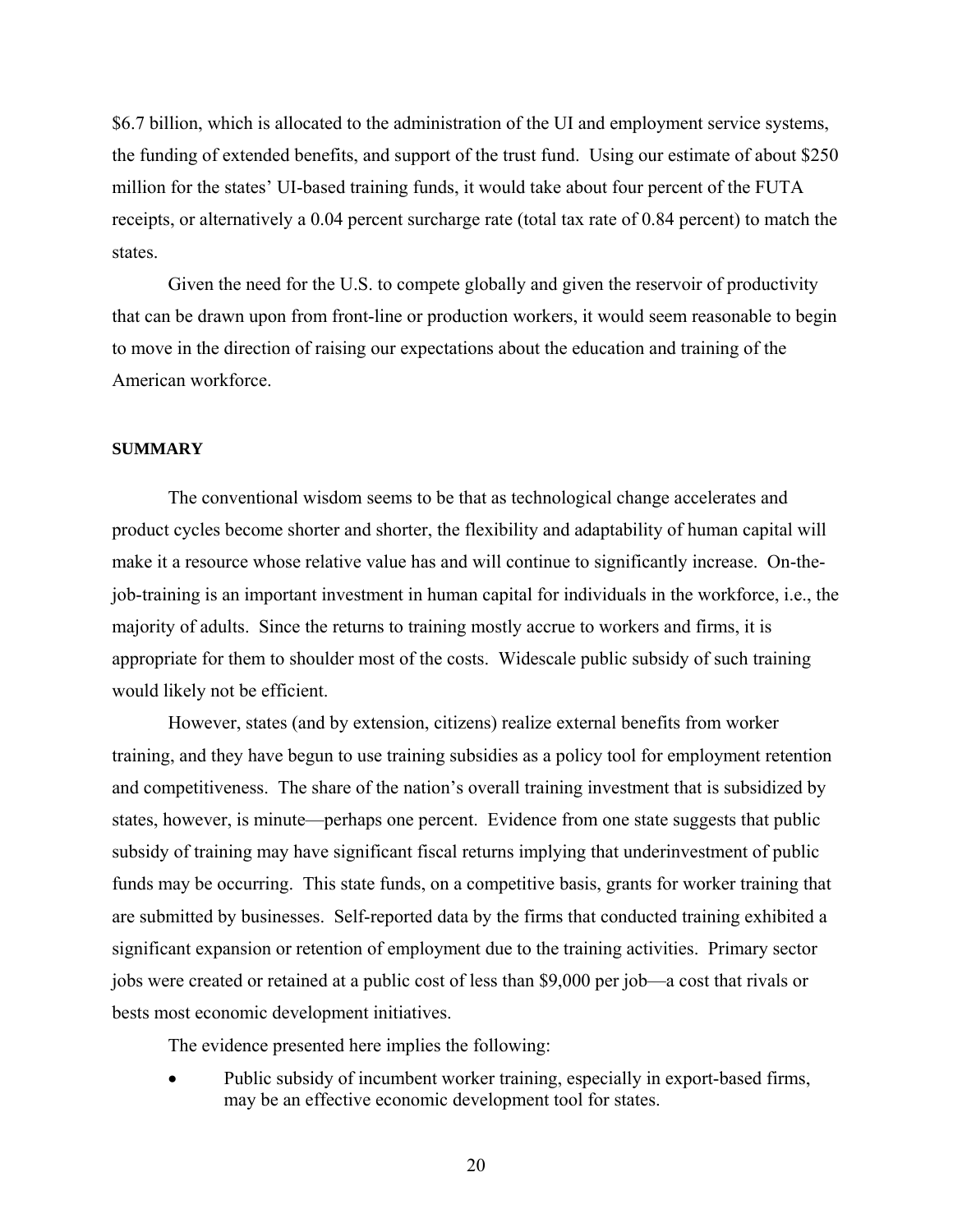- The rates of return that accrue to states for their training subsidies are substantial and may be indicative of underinvestment.
- Despite reaping substantial rates of return, our survey of states suggests very modest levels of funding for such training.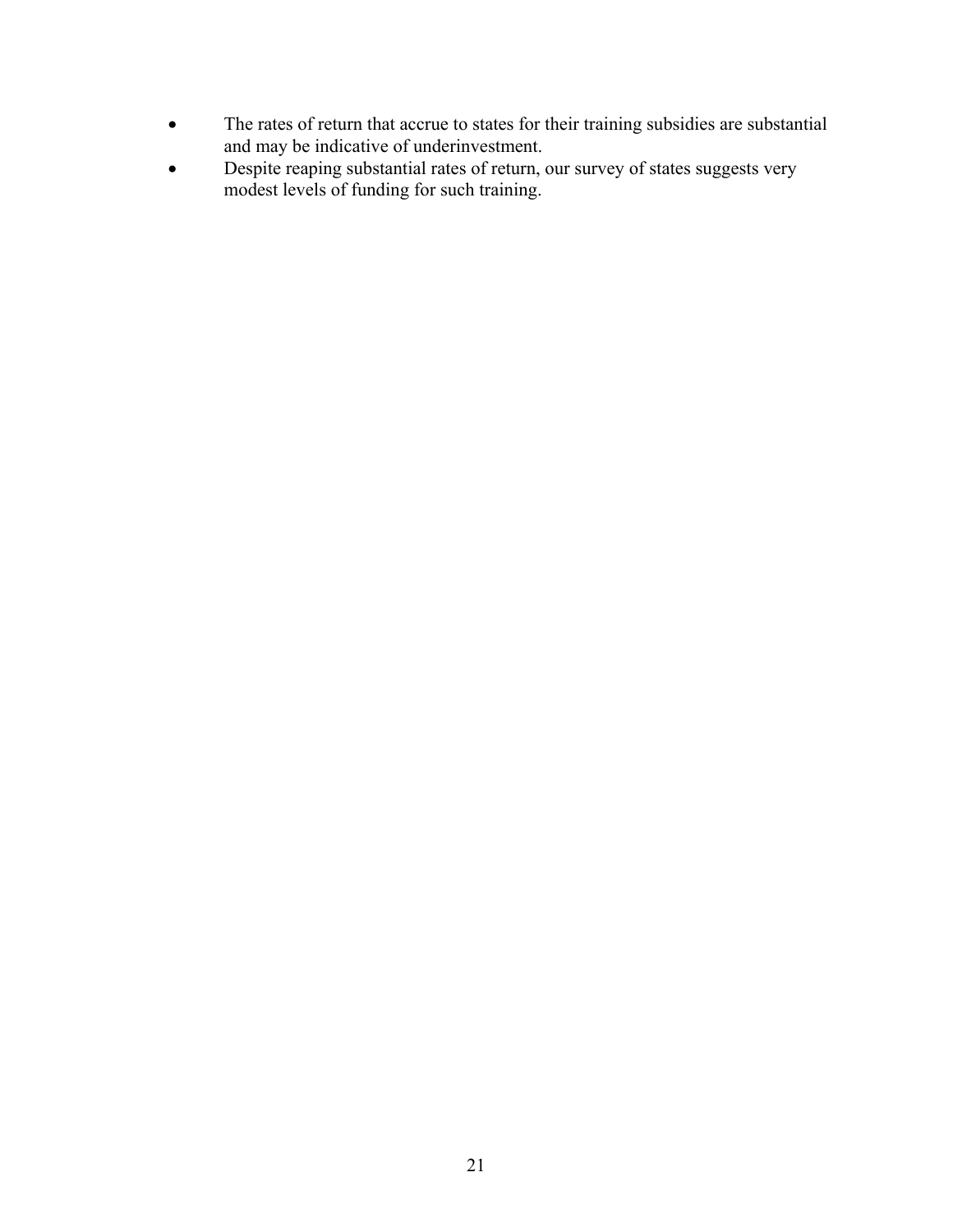| $140R \Delta 1$ .<br>THUMHOUTH WORKER FRAMMING EXPONDITUATES, EMPLOYEES, AND FRAMMES IN FITZOOO, OY STAIL (EXPONDITUATES IN 9 MINDO |                        |                  |                            |                 | Economic Development                                                                                        |                       |             | General Appropriation |                  |                  | Unemployment Insurance-based |       |                |     |                 |                            |
|-------------------------------------------------------------------------------------------------------------------------------------|------------------------|------------------|----------------------------|-----------------|-------------------------------------------------------------------------------------------------------------|-----------------------|-------------|-----------------------|------------------|------------------|------------------------------|-------|----------------|-----|-----------------|----------------------------|
| <b>WIA</b>                                                                                                                          |                        |                  | <b>Customized Training</b> |                 |                                                                                                             | <b>Training Funds</b> |             | <b>Training Funds</b> |                  |                  | <b>Tax Credit Programs</b>   |       |                |     |                 |                            |
|                                                                                                                                     |                        |                  |                            | Local           |                                                                                                             |                       |             |                       |                  |                  |                              |       |                |     |                 |                            |
| <b>STATE</b>                                                                                                                        | Expenditures Employers |                  | Employees                  |                 | waivers? Expenditures Employers Employees Expenditures Employers Employees Expenditures Employers Employees |                       |             |                       |                  |                  |                              |       |                |     |                 | Yes/No Employers Employees |
| Alabama <sup>a</sup>                                                                                                                | \$1.58                 | 40               | 2,906                      | no              | no                                                                                                          |                       |             | \$20.43               | 117              | 11.685           | no                           |       |                | no  |                 |                            |
| Alaska                                                                                                                              | \$0.01                 | $\mathbf{1}$     | 2                          | no              | no                                                                                                          |                       |             | no                    |                  |                  | \$4.61 <sup>b</sup>          | nr    | $1,888^\circ$  | no  |                 |                            |
| Arizona                                                                                                                             | no                     |                  |                            | no              | no                                                                                                          |                       |             | no                    |                  |                  | \$14.50                      | 136   | 11,678         | no  |                 |                            |
| Arkansas                                                                                                                            | \$1.51                 | 76               | $4,629^{\rm d}$            | no              | \$1.85                                                                                                      | 174 <sup>e</sup>      | 14,854      | no                    |                  |                  | no                           |       |                | no  |                 |                            |
| California                                                                                                                          | $$1.49$ <sup>f</sup>   | $5^{\dagger}$    | $144^{\dagger}$            | no              | no                                                                                                          |                       |             | no                    |                  |                  | \$86.00                      | 1,778 | 79,106         | no  |                 |                            |
| Colorado                                                                                                                            | \$1.33 <sup>9</sup>    | 49 <sup>9</sup>  | $1,035^9$                  | yes             | \$4.41                                                                                                      | 72                    | 6,171       | no                    |                  |                  | no                           |       |                | no  |                 |                            |
| Connecticut                                                                                                                         | \$0.87                 | 86               | 2,625                      | no              | nr <sup>h</sup>                                                                                             | nr                    | nr          | no                    |                  |                  | no                           |       |                | no  |                 |                            |
| Delaware                                                                                                                            | no                     |                  |                            | no              | no                                                                                                          |                       |             | \$0.01                | $\mathbf{1}$     | 17               | \$1.00                       | 40    | 2,310          | no  |                 |                            |
| DC                                                                                                                                  | no                     |                  |                            | no              | no                                                                                                          |                       |             | no                    |                  |                  | no                           |       |                | no  |                 |                            |
| Florida                                                                                                                             | \$1.76                 | 139              | 11,725                     | yes             | no                                                                                                          |                       |             | \$5.00                | 39               | 6,928            | no                           |       |                | no  |                 |                            |
| Georgia                                                                                                                             | nr                     | $\overline{4}$   | 254                        | nr              | no                                                                                                          |                       |             | \$12.22               | 1,640            | 120,760          | no                           |       |                | yes | nr              | nr                         |
| Hawaii                                                                                                                              | no                     |                  |                            | no              | no                                                                                                          |                       |             | no                    |                  |                  | \$1.02                       | 405   | 1,271          | no  |                 |                            |
| Idaho                                                                                                                               | \$0.11                 | 30               | 85                         | no              | no                                                                                                          |                       |             | no                    |                  |                  | \$3.49                       | 23    | 1,545          | no  |                 |                            |
| Illinois                                                                                                                            | \$0.63                 | 23               | 1,222                      | no              | \$16.90                                                                                                     | 3,560                 | 69,997      | no                    |                  |                  | no                           |       |                | no  |                 |                            |
| Indiana                                                                                                                             | no                     |                  |                            | no              | no                                                                                                          |                       |             | \$12.69               | 304              | 9,220            | \$13.23                      | 154   | 11,543         | no  |                 |                            |
| lowa                                                                                                                                | no                     |                  |                            | no              | no                                                                                                          |                       |             | \$38.18               | 352              | 12,778           | no                           |       |                | no  |                 |                            |
| Kansas                                                                                                                              | no                     |                  |                            | no              | \$2.68                                                                                                      | 68                    | 8,432       | \$26.69               | 11               | 8,661            | no                           |       |                | no  |                 |                            |
| Kentucky                                                                                                                            | \$0.29                 | 21 <sup>k</sup>  | 391 <sup>k</sup>           | no              | \$3.84                                                                                                      | 138                   | 18,352      | \$0.52                | 35               | 4,018            | no                           |       |                | yes | 32              | 5,898                      |
| Louisiana                                                                                                                           | no                     |                  |                            | no              | \$3.47                                                                                                      | 5                     | 1,354       | no                    |                  |                  | $43.89$ <sup>1</sup>         | 362   | 42,135         | no  |                 |                            |
| Maine                                                                                                                               | no                     |                  |                            | no              | no                                                                                                          |                       |             | \$3.43                | 71               | 5,624            | no                           |       |                | no  |                 |                            |
| Maryland                                                                                                                            | \$1.03 <sup>m</sup>    | 238              | 3,003                      | no              | \$1.63                                                                                                      | 122                   | 4,840       | no                    |                  |                  | no                           |       |                | no  |                 |                            |
| Massachusetts                                                                                                                       | no                     |                  |                            | no              | no                                                                                                          |                       |             | \$1.77                | $\overline{7}$   | 1,662            | \$21.20                      | 941   | 24,550         | no  |                 |                            |
| Michigan                                                                                                                            | \$3.00                 | 400              | 6,925                      | yes             | \$9.25                                                                                                      | 181                   | 19,250      | no                    |                  |                  | no                           |       |                | no  |                 |                            |
| Minnesota                                                                                                                           | no                     |                  |                            | no <sup>n</sup> | \$8.60                                                                                                      | 45                    | 9,707       | no                    |                  |                  | no                           |       |                | no  |                 |                            |
| Mississippi                                                                                                                         | no                     |                  |                            | no              | no                                                                                                          |                       |             | no                    |                  |                  | \$13.82                      | 665   | 147,167        | yes | $5^{\circ}$     | nr                         |
| Missouri                                                                                                                            | $$0.44^{p}$            | 1 <sup>p</sup>   | 350 <sup>p</sup>           | yes             | \$10.12                                                                                                     | 387                   | 36,520      | \$8.48                | 15               | 6,255            | no                           |       |                | no  |                 |                            |
| Montana                                                                                                                             | \$0.39                 | 5                | 79                         | no              | \$0.53                                                                                                      | 3                     | 106         | no                    |                  |                  | no                           |       |                | no  |                 |                            |
| Nebraska                                                                                                                            | \$0.30                 | 112              | 4,168                      | no              | \$5.12                                                                                                      | 27                    | 3,015       | no                    |                  |                  | \$1.48                       | 1,015 | 18,450         | no  |                 |                            |
| Nevada                                                                                                                              | no <sup>q</sup>        |                  |                            | no              | \$0.40                                                                                                      | 11                    | 412         | no                    |                  |                  | \$1.00                       | 5     | 389            | no  |                 |                            |
| New Hampshire                                                                                                                       | \$0.09                 | 18               | 407                        | no              | no                                                                                                          |                       |             | no                    |                  |                  | no                           |       |                | no  |                 |                            |
| New Jersey                                                                                                                          | no                     |                  |                            | no              | no                                                                                                          |                       |             | no                    |                  |                  | \$25.08                      | 267   | 55,232         | no  |                 |                            |
| New Mexico                                                                                                                          | \$0.07                 | nr               | nr                         | nr              | \$15.60                                                                                                     | 66                    | 3,549       | no                    |                  |                  | no                           |       |                | no  |                 |                            |
| New York                                                                                                                            | \$28.34                | 704              | 36,164                     | no              | n <sub>r</sub>                                                                                              | nr                    | nr          | \$2.79                | 8 <sup>r</sup>   | 905 <sup>r</sup> | no                           |       |                | no  |                 |                            |
| North Carolina                                                                                                                      | \$2.99                 | 116 <sup>s</sup> | $1,571^s$                  | no              | \$12.24                                                                                                     | 832                   | 34,653      | no                    |                  |                  | no                           |       |                | no  |                 |                            |
| North Dakota                                                                                                                        | no                     |                  |                            | no              | $$0.62$ <sup>t</sup>                                                                                        | $114^t$               | $1,156^t$   | no                    |                  |                  | no                           |       |                | yes | 23              | 1,420                      |
| Ohio                                                                                                                                | $nr^u$                 | $\mathbf 0$      | 0                          | yes             | \$17.20                                                                                                     | 323                   | 53,953      | \$7.20                | 472              | 25,515           | no                           |       |                | yes | $390^{\circ}$   | 87,500°                    |
| Oklahoma                                                                                                                            | $no^w$                 |                  |                            | no              | \$6.34                                                                                                      | 325                   | 14,033      | no                    |                  |                  | no                           |       |                | no  |                 |                            |
| Oregon                                                                                                                              | \$3.90                 | 162              | 10,557                     | no              | $nr^x$                                                                                                      | n <sub>r</sub>        | nr          | no                    |                  |                  | no                           |       |                | no  |                 |                            |
| Pennsylvania                                                                                                                        | nr                     | nr               | nr                         | no              | \$30 <sup>y</sup>                                                                                           | $2,500^y$             | $116,500^y$ | \$20.00               | 3,805            | 15,301           | no                           |       |                | no  |                 |                            |
| Rhode Island                                                                                                                        | no                     |                  |                            | no              | no                                                                                                          |                       |             | no                    |                  |                  | \$3.33                       | 189   | 5,785          | yes | 42              | 4,347                      |
| South Carolina                                                                                                                      | \$2.00                 | 165              | 10,274                     | no              | no                                                                                                          |                       |             | \$8.00 <sup>2</sup>   | 130 <sup>z</sup> | $5,000^2$        | no                           |       |                | no  |                 |                            |
| South Dakota                                                                                                                        | no                     |                  |                            | no              | no                                                                                                          |                       |             | no                    |                  |                  | \$1.79                       | 59    | 2,518          | no  |                 |                            |
| Tennessee                                                                                                                           | \$3.30                 | 142              | 15,000                     | no              | \$8.62                                                                                                      | 112                   | 14,397      | no                    |                  |                  | nr                           | nr    | n <sub>r</sub> | no  |                 |                            |
| Texas                                                                                                                               | \$7.57 <sup>aa</sup>   | 16 <sup>aa</sup> | $8,000^{aa}$               | yes             | no                                                                                                          |                       |             | no                    |                  |                  | \$10.38                      | 125   | 14,090         | no  |                 |                            |
| Utah                                                                                                                                | \$0.18                 | $\mathbf{1}$     | $0pp$                      | no              | no                                                                                                          |                       |             | \$3.41                | 989              | 19,003           | no                           |       |                | no  |                 |                            |
| Vermont                                                                                                                             | no <sup>cc</sup>       |                  |                            | no              | \$1.35                                                                                                      | 158                   | 4,115       | \$0.25                | 50               | 150              | no                           |       |                | no  |                 |                            |
| Virginia                                                                                                                            | \$2.36                 | na               | na                         | no              | 7.65 <sup>dd</sup>                                                                                          | 575                   | 13,252      | no                    |                  |                  | no                           |       |                | yes | 5 <sup>ee</sup> | 50 <sup>ee</sup>           |
| Washington                                                                                                                          | \$0.70                 | 132              | 713                        | no              | no                                                                                                          |                       |             | no                    |                  |                  | \$0.90                       | 8     | 1,044          | no  |                 |                            |
| West Virginia                                                                                                                       | nr                     | nr               | nr                         | yes             | \$0.58                                                                                                      | 146                   | 3,812       | \$4.63                | 86               | 10,121           | no                           |       |                | no  |                 |                            |
| Wisconsin                                                                                                                           | no                     |                  |                            | no              | \$1.07                                                                                                      | 30                    | 1,331       | no                    |                  |                  | no                           |       |                | no  |                 |                            |
| Wyoming                                                                                                                             | no                     |                  |                            | no              | no                                                                                                          |                       |             | no                    |                  |                  | \$1.61                       | 243   | 2,513          | no  |                 |                            |

Table A1. Incumbent Worker Training Expenditures, Employers, and Trainees in FY2006, by State (Expenditures in \$ millions)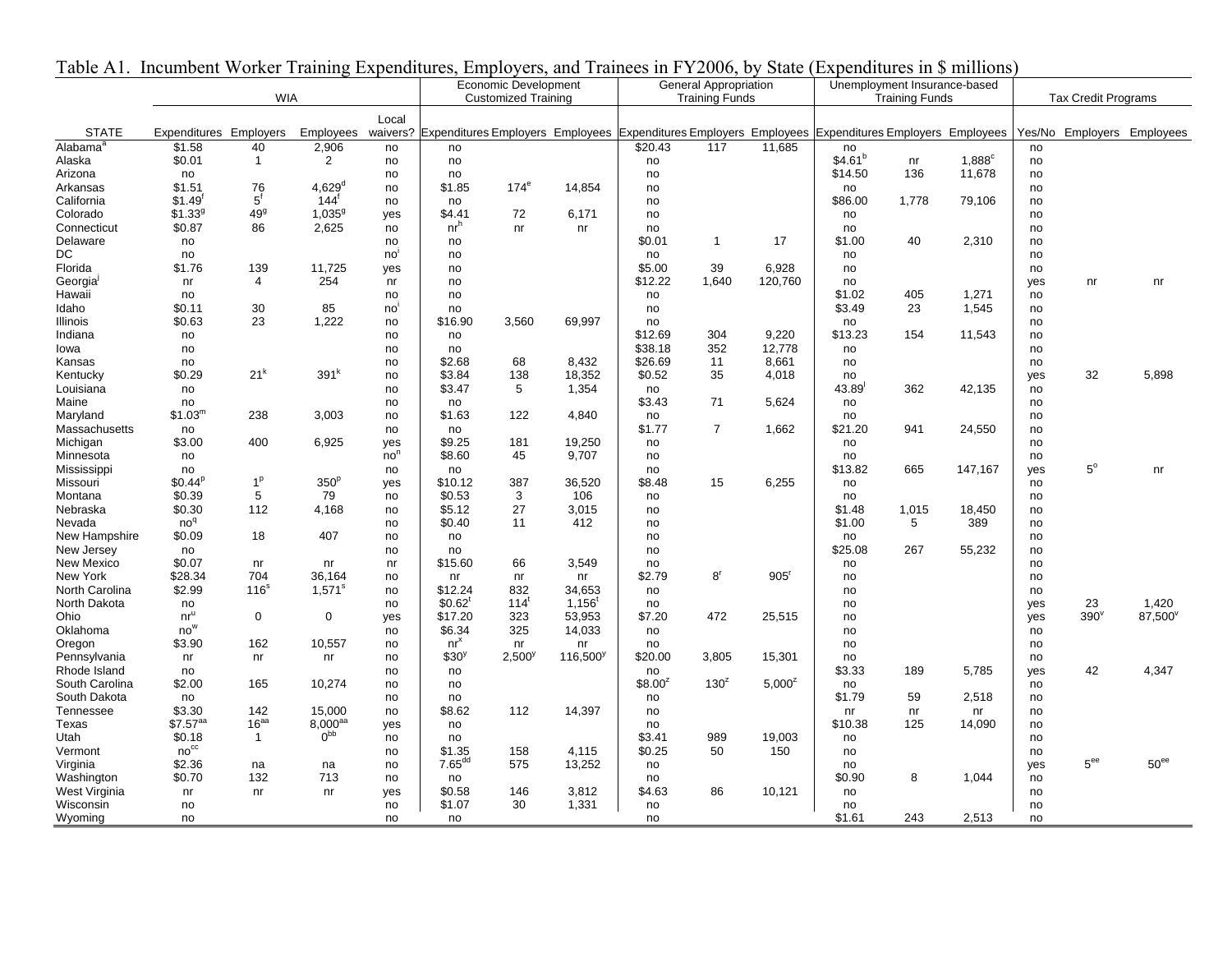#### Table A1. (Continued)

#### Notes:

nr means state did not report data.

no means no state program.

aFY2006: October 1, 200–September 30, 2006

bData for FY2005; taken from annual report and includes only grants to vendors that served more than 10 participants.

cData for FY2005; FY2006 four employers did not report number of workers.

eDoes not include employers participating in consortia in the Existing Worker Training Program.<br>Expenditures estimated by adding together projects detailed in yearly grant summaries. Sparse data on specific businesses, so

<sup>9</sup>Data estimated by summing separate projects/grants in PY2005 WIA Annual Report. Some expenditures, employers, and employees excluded. May include some layoff aversion projects.<br><sup>h</sup>Respondents not aware of information re

iJust recently received a waiver to use local funds for IWT.

<sup>1</sup>State refused to disclose FY2006 data out of competitiveness concerns. WIA data from PY2005 WIA Annual Report; general appropriations training fund data for FY2005.<br><sup>k</sup>Employers and employees underestimated because data

lState Department of Labor noted that funding was slightly less than normal because of Hurricanes Katrina and Rita.

mFor Business Works program, expenditures determined from reported employee count and average funds per employee.

nLocal waiver program started in October 2006 using part of Rapid Response PY2005 funding; but no training during PY2005.

 $\textdegree$ Estimated. State does not report unless more than 5 filers claim; so number of employers must have been < 5.

PNo statewide data that totals local boards' use of WIA funds for IWT, so numbers may be understated.

<sup>q</sup>Not for PY2005, but they have used WIA funds for IWT in past years.

rData specific to FY2006 no available; estimated from number of employers and employees served divided by time span.

sEstimated as annual average of PY2003--PY2006.

tEstimated as annual average of July 2005 to June 2007 data.

<sup>u</sup>State received waiver, but did not use funds because it was a transition, planning year.

vEstimate for CY2006.

wPY2004 was last year state used WIA funds for IWT.

<sup>x</sup>Some lottery funds used for IWT as part of a flexible, business incentive program; but program not targeted on incumbent workers or tracked in that regard.<br><sup>y</sup>Customized Job Training and Guaranteed Free Training program

<sup>z</sup>Now called Ready SC, and all trainees are new hires.<br><sup>aa</sup>State would only provide FY2006 data upon purchase; these data are estimated from WIA Annual Report.

bbPY2005 funds used for developing curriculum and similar activities for this company's IWT program that would be continued in ensuing years.

ccState considers OJT and apprenticeship as IWT.

ddCalculated by using reported average funding per worker (\$577).

eeData only available for FY2005.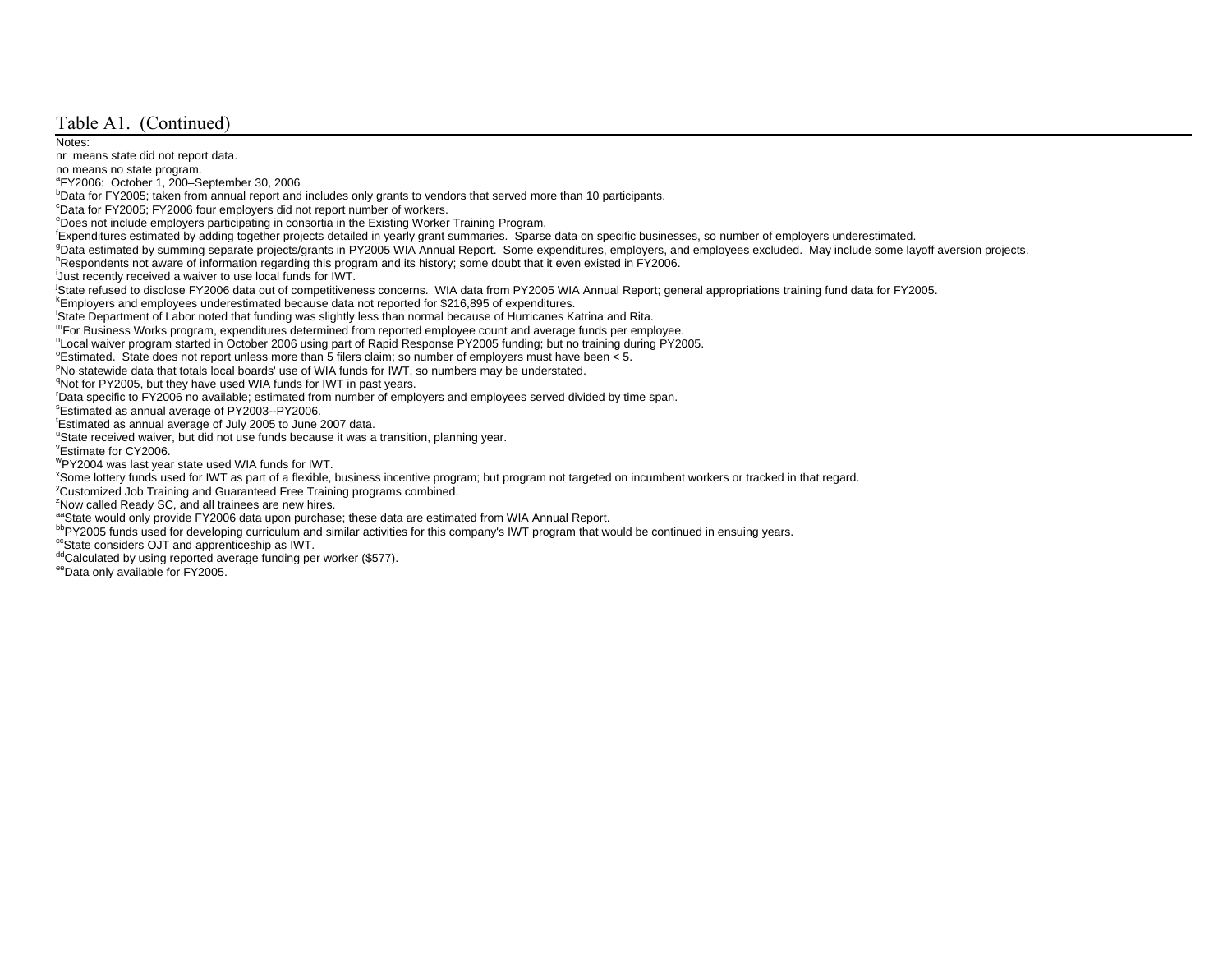#### **REFERENCES**

- Barron, John M., Mark C. Berger, and Dan A. Black. 1997 *On the Job Training*. Kalamazoo, Michigan: W.E. Upjohn Institute for Employment Research.
- Bartik, Timothy J. 1993. "Who Benefits From Local Job Growth, Migrants or the Original Residents?" *Regional Studies* 27(4): 297–311.

———. 2006. *Taking Preschool Education Seriously as an Economic Development Program: Effects on Jobs and Earnings of State Residents Compared to Traditional Economic Development Programs*. Report prepared for the Committee for Economic Development, W.E. Upjohn Institute for Employment Research, Kalamazoo, MI.

- Bassi, Laurie J. 1992. *Smart Workers, Smart Work: A Survey of Small Business on Workplace Education and Reorganization of Work*. Washington, DC: Southport Institute for Policy Analysis.
- Becker, Gary S. 1964. *Human Capital: A Theoretical and Empirical Analysis, With Special Reference to Education*. New York: NBER.
- Bureau of Economic Analysis. 2006. "News Release: Gross Domestic Product and Corporate Profits." http://bea.gov/bea/newsrelarchive/2006/gdp306p.htm, accessed 12/7/06.
- Duscha, Steve, and Wanda Lee Graves. 2007. *The Employer as the Client: State-Financed Customized Training 2006*. U.S. Department of Labor, Employment and Training Administration Occasional Paper No. 2007-14. Washington, DC: U.S. Department of Labor.
- Frazis, Harley, Maury Gittleman, Michael Horrigan, and Mary Joyce. 1998. "Results from the 1995 Survey of Employer-Provided Training." *Monthly Labor Review* 121(6): 3–13.
- Hollenbeck, Kevin. 2007. *Evaluation of Massachusetts Workforce Training Fund*. Final report presented to Commonwealth Corporation on behalf of the Massachusetts Department of Workforce Development and the Division of Career Services, Commonwealth Corporation, Boston, February.

———. 1993. *Classrooms in the Workplace: Workplace Literacy Programs in Small and Medium-Sized Firms*. Kalamazoo, MI: W.E. Upjohn Institute for Employment Research.

Hollenbeck, Kevin, and Randall Eberts. 2006. *An Evaluation of Michigan Regional Skills Alliances (MiRSAs)*. Report to the Charles Stewart Mott Foundation and Michigan Department of Labor and Economic Growth, W.E. Upjohn Institute for Employment Research, Kalamazoo, MI.